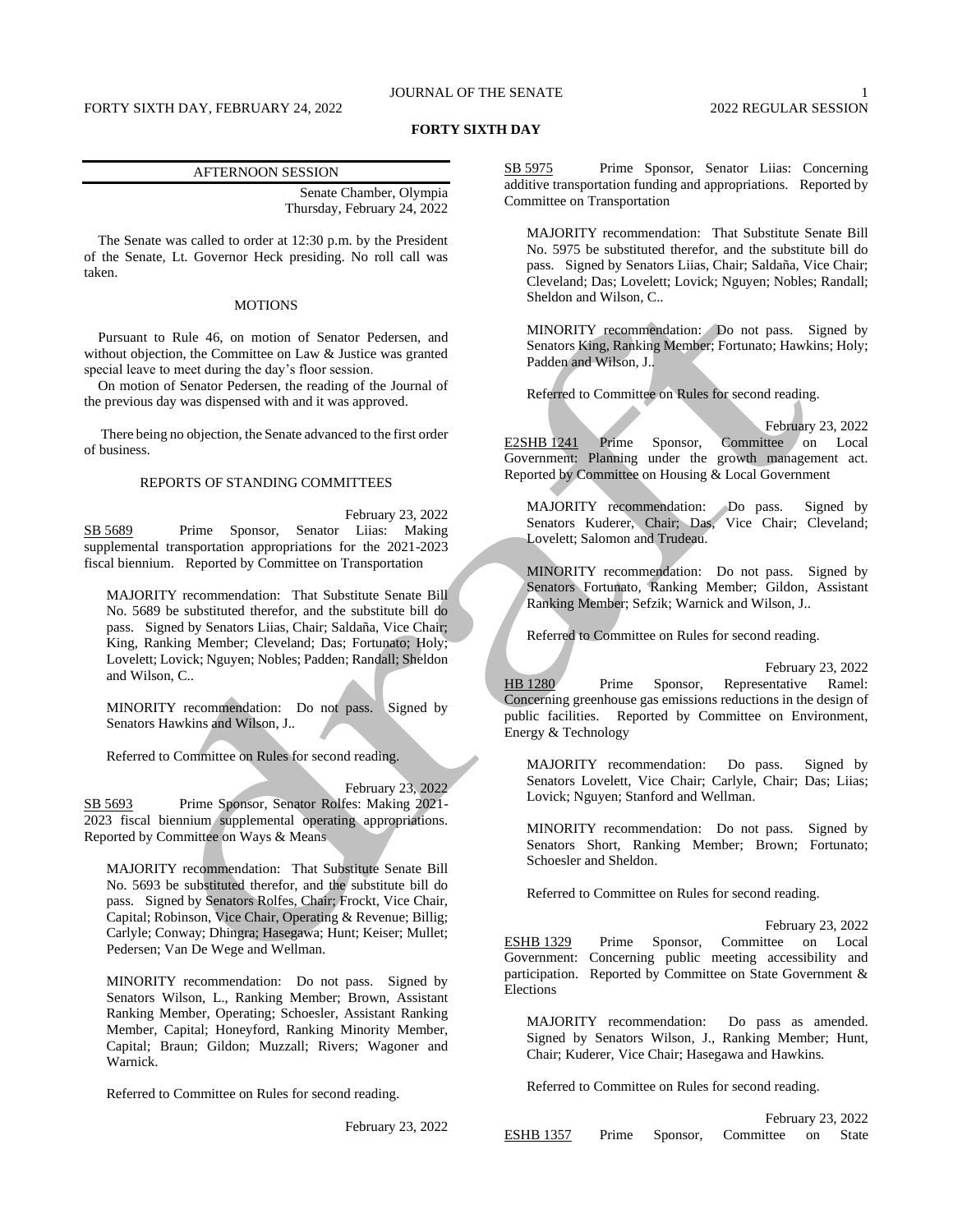Government & Tribal Relations: Concerning voters' pamphlets for overseas and service voters. Reported by Committee on State Government & Elections

MAJORITY recommendation: Do pass as amended. Signed by Senators Wilson, J., Ranking Member; Hunt, Chair; Kuderer, Vice Chair; Hasegawa and Hawkins.

Referred to Committee on Rules for second reading.

February 23, 2022 3SHB 1359 Prime Sponsor, Committee on Commerce & Gaming: Temporarily reducing liquor license fees. Reported by Committee on Labor, Commerce & Tribal Affairs

MAJORITY recommendation: Do pass as amended. Signed by Senators Keiser, Chair; Conway, Vice Chair, Labor; Stanford, Vice Chair, Commerce & Tribal Affairs; King, Ranking Member; Braun; Rivers; Robinson; Saldaña and Schoesler.

Referred to Committee on Ways & Means.

February 23, 2022 EHB 1453 Prime Sponsor, Representative Bergquist: Concerning voters' pamphlets. Reported by Committee on State Government & Elections

MAJORITY recommendation: Do pass as amended. Signed by Senators Wilson, J., Ranking Member; Hunt, Chair; Kuderer, Vice Chair; Hasegawa and Hawkins.

Referred to Committee on Rules for second reading.

February 23, 2022 SHB 1593 Prime Sponsor, Committee on Housing, Human Services & Veterans: Expanding the landlord mitigation program to alleviate the financial burden on victims attempting to flee domestic violence, sexual assault, unlawful harassment, or stalking. Reported by Committee on Housing & Local Government

MAJORITY recommendation: Do pass. Signed by Senators Fortunato, Ranking Member; Gildon, Assistant Ranking Member; Kuderer, Chair; Das, Vice Chair; Cleveland; Lovelett; Salomon; Sefzik; Trudeau; Warnick and Wilson, J..

Referred to Committee on Ways & Means.

February 23, 2022 HB 1611 Prime Sponsor, Representative Dolan: Advancing equity in programs for highly capable students. Reported by Committee on Early Learning & K-12 Education

MAJORITY recommendation: Do pass as amended. Signed by Senators Wellman, Chair; Nobles, Vice Chair, K-12; Wilson, C., Vice Chair, Early Learning; Hawkins, Ranking Member; Dozier; Hunt; McCune; Mullet and Pedersen.

Referred to Committee on Rules for second reading.

February 23, 2022 SHB 1616 Prime Sponsor, Committee on Health Care & Wellness: Concerning the charity care act. Reported by Committee on Health & Long Term Care

MAJORITY recommendation: Do pass as amended. Signed by Senators Frockt, Vice Chair; Cleveland, Chair; Conway; Keiser; Randall; Robinson and Van De Wege.

MINORITY recommendation: Do not pass. Signed by Senators Muzzall, Ranking Member; Holy; Padden; Rivers and Sefzik.

Referred to Committee on Ways & Means.

February 23, 2022 SHB 1620 Prime Sponsor, Committee on Appropriations: Addressing the response to extreme weather events. Reported by Committee on State Government & Elections

MAJORITY recommendation: Do pass. Signed by Senators Hunt, Chair; Kuderer, Vice Chair; Hasegawa and Hawkins.

MINORITY recommendation: That it be referred without recommendation. Signed by Senator Wilson, J., Ranking Member.

Referred to Committee on Ways & Means.

February 23, 2022 ESHB 1643 Prime Sponsor, Committee on Finance: Exempting a sale or transfer of real property for affordable housing to a nonprofit entity, housing authority, public corporation, county, or municipal corporation from the real estate excise tax. Reported by Committee on Housing & Local Government

MAJORITY recommendation: Do pass. Signed by Senators Fortunato, Ranking Member; Gildon, Assistant Ranking Member; Kuderer, Chair; Das, Vice Chair; Cleveland; Lovelett; Salomon; Sefzik; Trudeau; Warnick and Wilson, J..

Referred to Committee on Ways & Means.

February 23, 2022 SHB 1644 Prime Sponsor, Committee on Appropriations: Permitting funds in the transportation vehicle fund to be used for electric and other clean pupil transportation vehicle feasibility planning and fueling station infrastructure. Reported by Committee on Early Learning & K-12 Education

MAJORITY recommendation: Do pass. Signed by Senators Wellman, Chair; Nobles, Vice Chair, K-12; Wilson, C., Vice Chair, Early Learning; Hawkins, Ranking Member; Hunt; Mullet and Pedersen.

MINORITY recommendation: That it be referred without recommendation. Signed by Senators Dozier and McCune.

Referred to Committee on Rules for second reading.

February 23, 2022

E2SHB 1663 Prime Sponsor, Committee on Appropriations: Reducing methane emissions from landfills. Reported by Committee on Environment, Energy & Technology

MAJORITY recommendation: Do pass as amended.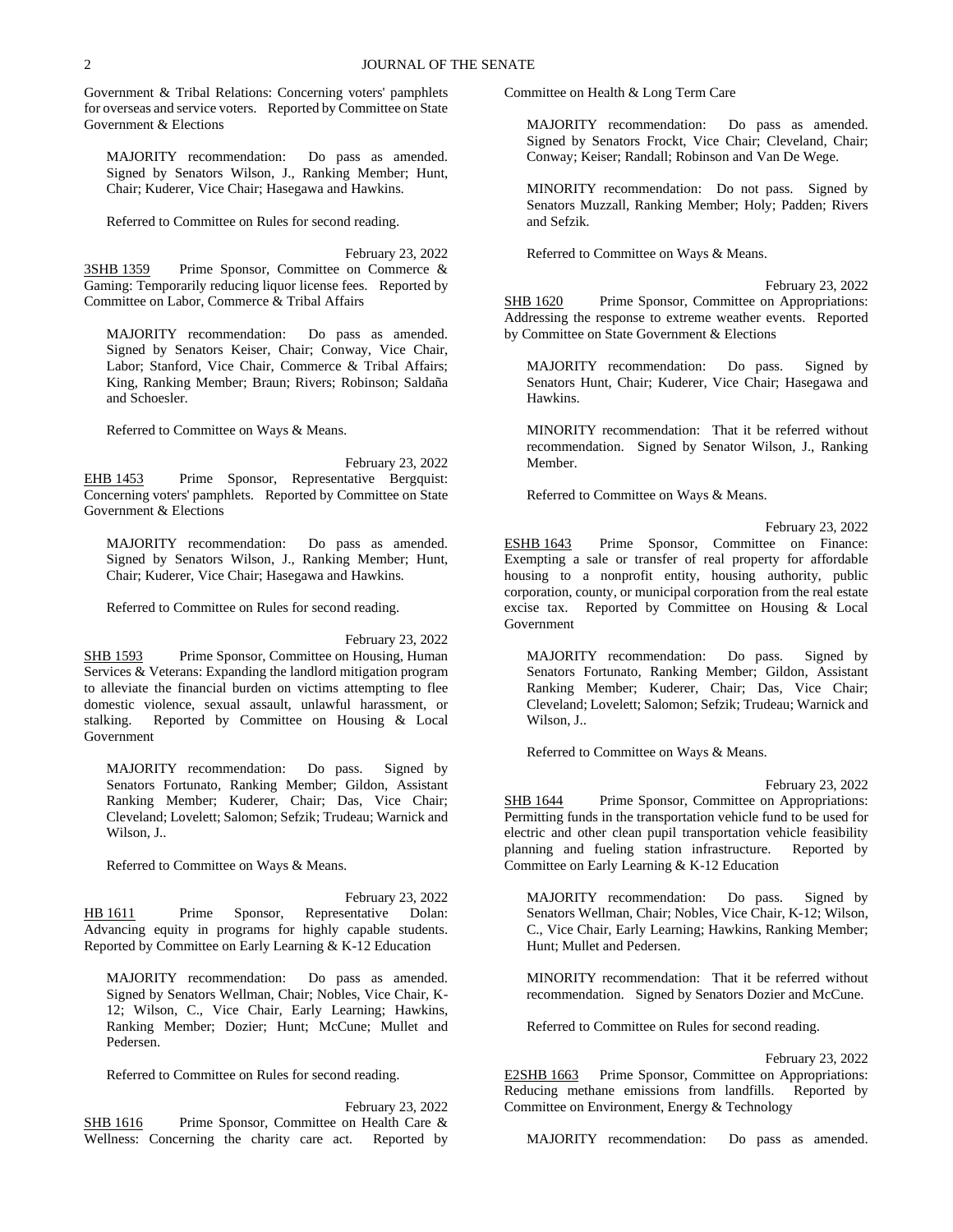FORTY SIXTH DAY, FEBRUARY 24, 2022 2022 REGULAR SESSION

Signed by Senators Lovelett, Vice Chair; Carlyle, Chair; Das; Liias; Lovick; Nguyen; Stanford and Wellman.

MINORITY recommendation: Do not pass. Signed by Senators Short, Ranking Member; Brown; Fortunato; Schoesler and Sheldon.

Referred to Committee on Ways & Means.

February 23, 2022 E2SHB 1688 Prime Sponsor, Committee on Appropriations: Protecting consumers from charges for out-of-network health care services, by aligning state law and the federal no surprises act and addressing coverage of treatment for emergency conditions. Reported by Committee on Health & Long Term Care

MAJORITY recommendation: Do pass. Signed by Senators Frockt, Vice Chair; Muzzall, Ranking Member; Cleveland, Chair; Conway; Holy; Keiser; Randall; Robinson and Van De Wege.

MINORITY recommendation: That it be referred without recommendation. Signed by Senators Padden and Sefzik.

MINORITY recommendation: Do not pass. Signed by Senator Rivers.

Referred to Committee on Ways & Means.

Health & Long Term Care

February 23, 2022 ESHB 1689 Prime Sponsor, Committee on Health Care & Wellness: Exempting biomarker testing from prior authorization for patients with late stage cancer. Reported by Committee on

MAJORITY recommendation: Do pass as amended. Signed by Senators Frockt, Vice Chair; Muzzall, Ranking Member; Cleveland, Chair; Conway; Holy; Padden; Randall; Rivers; Robinson; Sefzik and Van De Wege.

MINORITY recommendation: That it be referred without recommendation. Signed by Senator Keiser.

Referred to Committee on Rules for second reading.

February 23, 2022 SHB 1717 Prime Sponsor, Committee on Local Government: Concerning tribal participation in planning under the growth management act. Reported by Committee on Housing & Local Government

MAJORITY recommendation: Do pass. Signed by Senators Fortunato, Ranking Member; Gildon, Assistant Ranking Member; Kuderer, Chair; Das, Vice Chair; Cleveland; Lovelett; Salomon; Sefzik; Trudeau; Warnick and Wilson, J..

Referred to Committee on Ways & Means.

February 23, 2022 SHB 1724 Prime Sponsor, Committee on Housing, Human Services & Veterans: Ensuring oversight and coordination of permanent supportive housing resources to maximize the creation of high quality housing opportunities for people living with disabling conditions in communities across Washington. Reported by Committee on Housing & Local Government

MAJORITY recommendation: Do pass. Signed by Senators Fortunato, Ranking Member; Gildon, Assistant Ranking Member; Kuderer, Chair; Das, Vice Chair; Cleveland; Lovelett; Salomon; Sefzik; Trudeau; Warnick and Wilson, J..

Referred to Committee on Rules for second reading.

February 23, 2022 SHB 1728 Prime Sponsor, Committee on Appropriations: Reauthorizing and amending dates for the total cost of insulin work group. Reported by Committee on Health & Long Term Care

MAJORITY recommendation: Do pass as amended. Signed by Senators Frockt, Vice Chair; Muzzall, Ranking Member; Cleveland, Chair; Conway; Holy; Keiser; Padden; Randall; Rivers; Robinson; Sefzik and Van De Wege.

Referred to Committee on Rules for second reading.

February 23, 2022 HB 1739 Prime Sponsor, Representative Maycumber: Modernizing hospital policies related to pathogens of epidemiological concern. Reported by Committee on Health & Long Term Care

MAJORITY recommendation: Do pass. Signed by Senators Frockt, Vice Chair; Muzzall, Ranking Member; Cleveland, Chair; Conway; Holy; Keiser; Padden; Randall; Robinson and Sefzik.

MINORITY recommendation: That it be referred without recommendation. Signed by Senator Van De Wege.

MINORITY recommendation: Do not pass. Signed by Senator Rivers.

Referred to Committee on Rules for second reading.

February 23, 2022 EHB 1744 Prime Sponsor, Representative Dolan: Concerning collaborative arrangements between institutions of higher education and nonprofit private entities that provide comprehensive cancer care. Reported by Committee on State Government & Elections

MAJORITY recommendation: Do pass. Signed by Senators Wilson, J., Ranking Member; Hunt, Chair; Kuderer, Vice Chair and Hawkins.

MINORITY recommendation: Do not pass. Signed by Senator Hasegawa.

Referred to Committee on Rules for second reading.

February 23, 2022 HB 1769 Prime Sponsor, Representative Duerr: Concerning community municipal corporations. Reported by Committee on Housing & Local Government

MAJORITY recommendation: Do pass. Signed by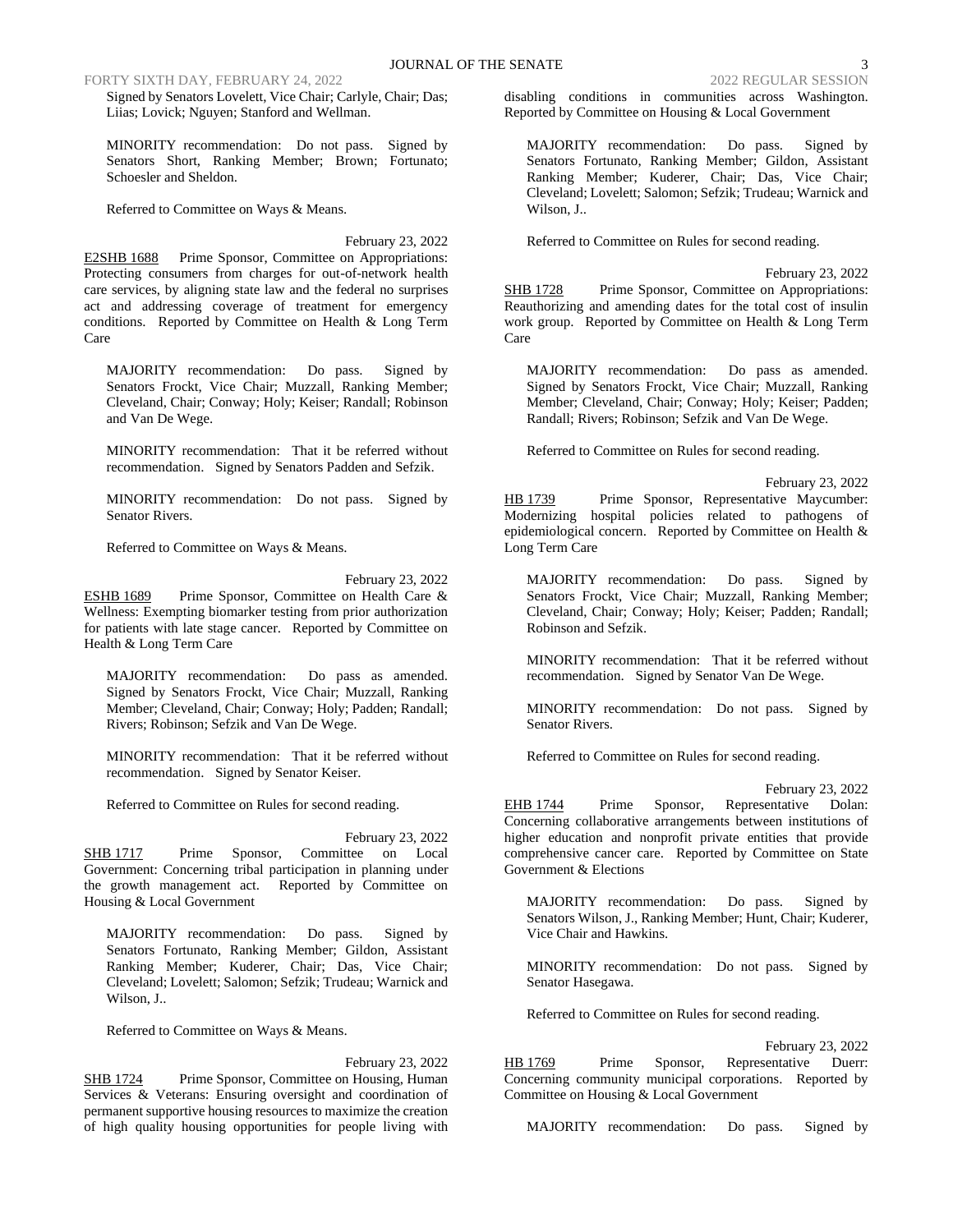Senators Kuderer, Chair; Das, Vice Chair; Cleveland; Lovelett; Salomon and Trudeau.

MINORITY recommendation: Do not pass. Signed by Senators Fortunato, Ranking Member and Wilson, J..

MINORITY recommendation: That it be referred without recommendation. Signed by Senators Gildon, Assistant Ranking Member; Sefzik and Warnick.

Referred to Committee on Rules for second reading.

February 23, 2022 ESHB 1770 Prime Sponsor, Committee on Local Government: Strengthening energy codes. Reported by Committee on Environment, Energy & Technology

MAJORITY recommendation: Do pass as amended. Signed by Senators Lovelett, Vice Chair; Carlyle, Chair; Das; Liias; Lovick; Nguyen; Stanford and Wellman.

MINORITY recommendation: Do not pass. Signed by Senators Short, Ranking Member; Brown; Fortunato; Schoesler and Sheldon.

Referred to Committee on Rules for second reading.

February 23, 2022 ESHB 1795 Prime Sponsor, Committee on Labor &<br>Workplace Standards: Prohibiting nondisclosure and Standards: Prohibiting nondisclosure and nondisparagement provisions from employers regarding illegal acts of discrimination, harassment, retaliation, wage and hour violations, and sexual assault. Reported by Committee on Labor, Commerce & Tribal Affairs

MAJORITY recommendation: Do pass. Signed by Senators Keiser, Chair; Conway, Vice Chair, Labor; Stanford, Vice Chair, Commerce & Tribal Affairs; Robinson and Saldaña.

MINORITY recommendation: Do not pass. Signed by Senators King, Ranking Member; Braun; Rivers and Schoesler.

Referred to Committee on Rules for second reading.

February 23, 2022 E2SHB 1799 Prime Sponsor, Committee on Appropriations: Concerning organic materials management. Reported by Committee on Environment, Energy & Technology

MAJORITY recommendation: Do pass as amended. Signed by Senators Lovelett, Vice Chair; Carlyle, Chair; Das; Liias; Lovick; Nguyen; Stanford and Wellman.

MINORITY recommendation: Do not pass. Signed by Senators Short, Ranking Member; Brown; Fortunato; Schoesler and Sheldon.

Referred to Committee on Ways & Means.

February 23, 2022

E2SHB 1812 Prime Sponsor, Committee on Appropriations: Modernizing the energy facility site evaluation council to meet the state's clean energy goals. Reported by Committee on Environment, Energy & Technology

MAJORITY recommendation: Do pass as amended. Signed by Senators Lovelett, Vice Chair; Carlyle, Chair; Das; Liias; Lovick; Nguyen; Stanford and Wellman.

MINORITY recommendation: Do not pass. Signed by Senators Short, Ranking Member; Brown; Fortunato; Schoesler and Sheldon.

Referred to Committee on Ways & Means.

February 23, 2022 ESHB 1821 Prime Sponsor, Committee on Health Care & Wellness: Concerning the definition of established relationship for purposes of audio-only telemedicine. Reported by Committee on Health & Long Term Care

MAJORITY recommendation: Do pass as amended. Signed by Senators Frockt, Vice Chair; Muzzall, Ranking Member; Cleveland, Chair; Conway; Holy; Keiser; Padden; Randall; Rivers; Robinson; Sefzik and Van De Wege.

Referred to Committee on Rules for second reading.

February 23, 2022 HB 1833 Prime Sponsor, Representative Berg: Establishing an electronic option for the submission of household income information required for participation in school meals and programs. Reported by Committee on Early Learning & K-12 Education

MAJORITY recommendation: Do pass. Signed by Senators Wellman, Chair; Nobles, Vice Chair, K-12; Wilson, C., Vice Chair, Early Learning; Hawkins, Ranking Member; Dozier; Hunt; McCune; Mullet and Pedersen.

Referred to Committee on Rules for second reading.

February 23, 2022 EHB 1851 Prime Sponsor, Representative Thai: Preserving a pregnant individual's ability to access abortion care. Reported by Committee on Health & Long Term Care

MAJORITY recommendation: Do pass as amended. Signed by Senators Frockt, Vice Chair; Cleveland, Chair; Conway; Keiser; Randall; Robinson and Van De Wege.

MINORITY recommendation: That it be referred without recommendation. Signed by Senators Muzzall, Ranking Member; Holy; Padden; Rivers and Sefzik.

Referred to Committee on Rules for second reading.

February 23, 2022 ESHB 1852 Prime Sponsor, Committee on Health Care & Wellness: Concerning language requirements for prescription drug labels. Reported by Committee on Health & Long Term Care

MAJORITY recommendation: Do pass as amended. Signed by Senators Frockt, Vice Chair; Cleveland, Chair; Conway; Keiser; Randall; Robinson and Van De Wege.

MINORITY recommendation: Do not pass. Signed by Senators Muzzall, Ranking Member; Holy; Padden; Rivers and Sefzik.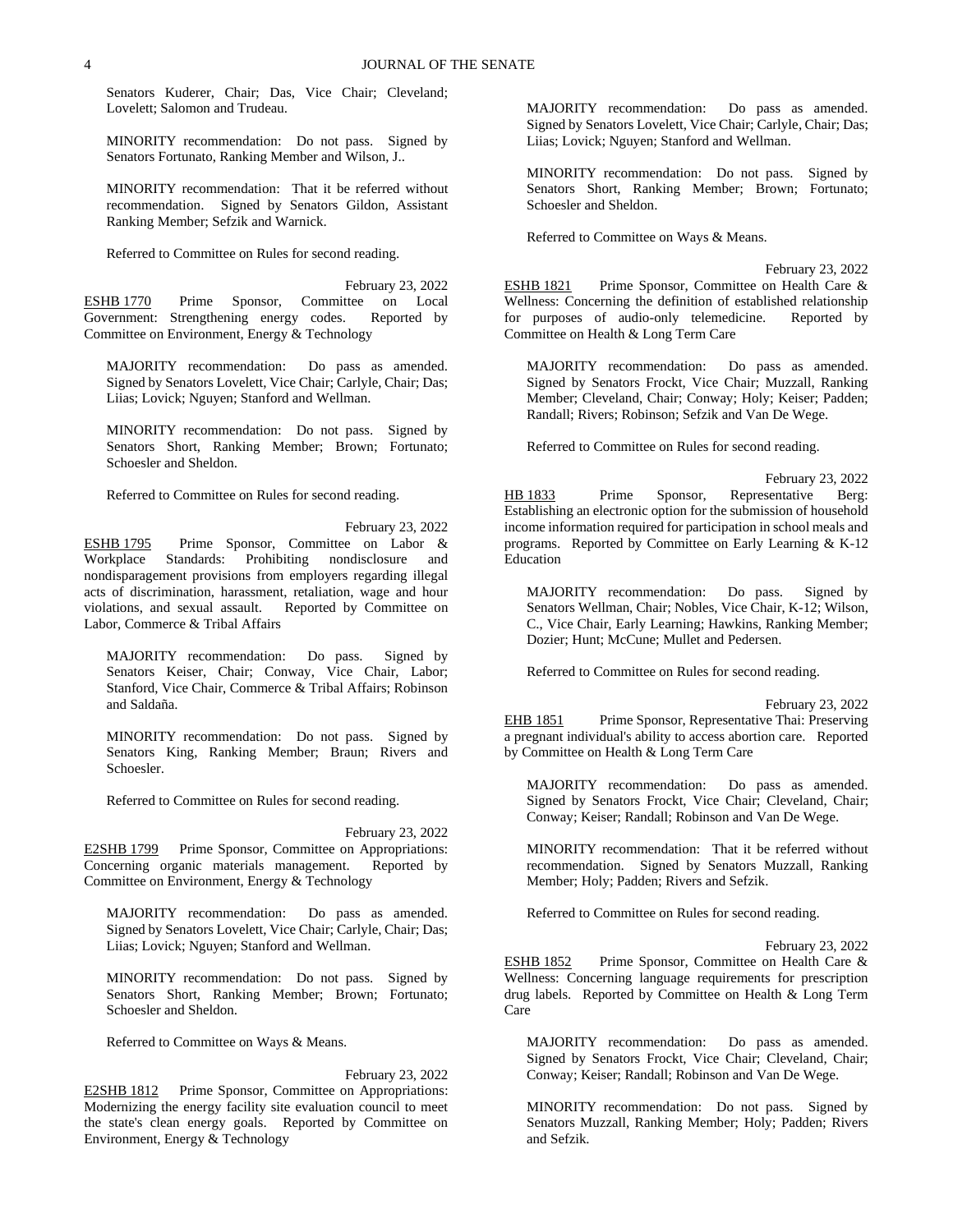Referred to Committee on Rules for second reading.

February 23, 2022

ESHB 1866 Prime Sponsor, Committee on Health Care & Wellness: Assisting persons receiving community support services through medical assistance programs to receive supportive housing. Reported by Committee on Health & Long Term Care

MAJORITY recommendation: Do pass as amended. Signed by Senators Frockt, Vice Chair; Muzzall, Ranking Member; Cleveland, Chair; Conway; Holy; Keiser; Randall; Rivers; Robinson and Van De Wege.

MINORITY recommendation: That it be referred without recommendation. Signed by Senators Padden and Sefzik.

Referred to Committee on Ways & Means.

February 23, 2022 SHB 1876 Prime Sponsor, Committee on State Government & Tribal Relations: Concerning public investment impact disclosures for certain ballot measures that repeal, levy, or modify any tax or fee and have a fiscal impact statement that shows that adoption of the measure would cause a net change in state revenue. Reported by Committee on State Government & Elections

MAJORITY recommendation: Do pass as amended. Signed by Senators Hunt, Chair; Kuderer, Vice Chair and Hasegawa.

MINORITY recommendation: Do not pass. Signed by Senators Wilson, J., Ranking Member and Hawkins.

Referred to Committee on Rules for second reading.

February 23, 2022

ESHB 1881 Prime Sponsor, Committee on Health Care & Wellness: Creating a new health profession for birth doulas. Reported by Committee on Health & Long Term Care

MAJORITY recommendation: Do pass as amended. Signed by Senators Frockt, Vice Chair; Muzzall, Ranking Member; Cleveland, Chair; Conway; Keiser; Randall; Robinson and Van De Wege.

MINORITY recommendation: That it be referred without recommendation. Signed by Senators Holy; Rivers and Sefzik.

MINORITY recommendation: Do not pass. Signed by Senator Padden.

Referred to Committee on Rules for second reading.

February 23, 2022 SHB 1893 Prime Sponsor, Committee on Health Care & Wellness: Allowing emergency medical technicians to provide medical evaluation, testing, and vaccines outside of an emergency in response to a public health agency request. Reported by Committee on Health & Long Term Care

MAJORITY recommendation: Do pass. Signed by

Cleveland, Chair; Conway; Holy; Keiser; Randall; Rivers; Robinson; Sefzik and Van De Wege.

MINORITY recommendation: That it be referred without recommendation. Signed by Senator Padden.

Referred to Committee on Rules for second reading.

February 23, 2022 SHB 1902 Prime Sponsor, Committee on Labor & Workplace Standards: Providing an exception to the process for reopening a workers' compensation claim when the claimant submits a reopening application in a timely manner. Reported by Committee on Labor, Commerce & Tribal Affairs

MAJORITY recommendation: Do pass as amended. Signed by Senators Keiser, Chair; Conway, Vice Chair, Labor; Stanford, Vice Chair, Commerce & Tribal Affairs; King, Ranking Member; Braun; Rivers; Robinson; Saldaña and Schoesler.

Referred to Committee on Rules for second reading.

February 23, 2022 SHB 1941 Prime Sponsor, Committee on Education: Prohibiting active shooter scenarios for school safety-related drills. Reported by Committee on Early Learning & K-12 Education

MAJORITY recommendation: Do pass. Signed by Senators Wellman, Chair; Nobles, Vice Chair, K-12; Wilson, C., Vice Chair, Early Learning; Hawkins, Ranking Member; Dozier; Hunt; McCune; Mullet and Pedersen.

Referred to Committee on Rules for second reading.

February 23, 2022 EHB 1942 Prime Sponsor, Representative Donaghy: Concerning the provision of the paraeducator fundamental course of study. Reported by Committee on Early Learning & K-12 Education

MAJORITY recommendation: Do pass. Signed by Senators Wellman, Chair; Nobles, Vice Chair, K-12; Wilson, C., Vice Chair, Early Learning; Hawkins, Ranking Member; Dozier; Hunt; McCune; Mullet and Pedersen.

Referred to Committee on Rules for second reading.

February 23, 2022 HB 1953 Prime Sponsor, Representative Valdez: Exempting sensitive voter information on ballot return envelopes, ballot declarations, and signature correction forms from public disclosure. Reported by Committee on State Government & Elections

MAJORITY recommendation: Do pass. Signed by Senators Wilson, J., Ranking Member; Hunt, Chair; Kuderer, Vice Chair; Hasegawa and Hawkins.

Referred to Committee on Rules for second reading.

|                 |  |                                        | February 23, 2022 |
|-----------------|--|----------------------------------------|-------------------|
| <b>SHB 1955</b> |  | Prime Sponsor, Committee on Education: |                   |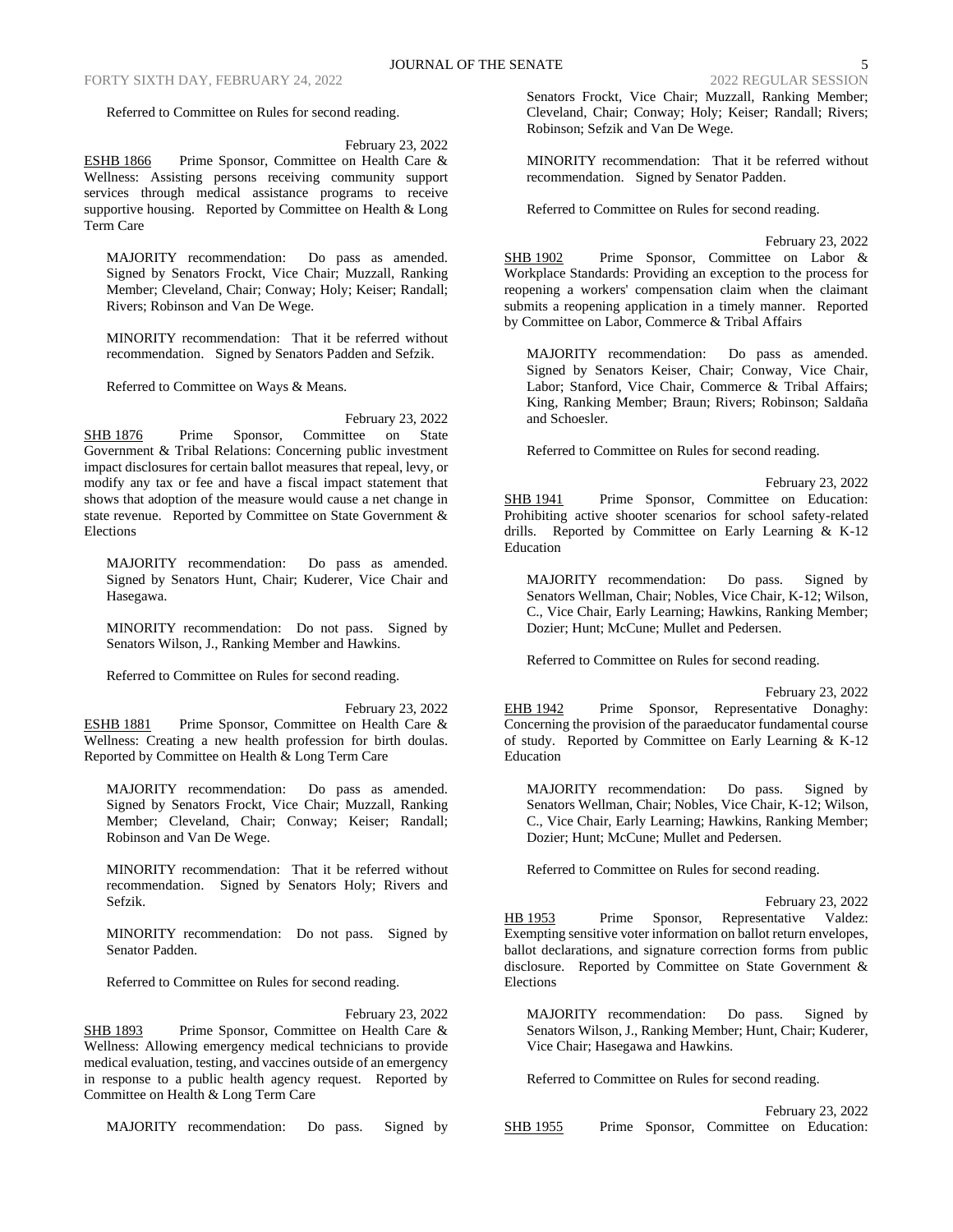Creating uniformity in education requirements for students who are the subject of a dependency proceeding. Reported by Committee on Early Learning & K-12 Education

MAJORITY recommendation: Do pass. Signed by Senators Wellman, Chair; Nobles, Vice Chair, K-12; Wilson, C., Vice Chair, Early Learning; Hawkins, Ranking Member; Dozier; Hunt; McCune; Mullet and Pedersen.

Referred to Committee on Rules for second reading.

February 23, 2022 ESHB 1956 Prime Sponsor, Committee on State Government & Tribal Relations: Exempting from public disclosure sensitive records pertaining to current and formerly incarcerated individuals' dignity and safety. Reported by Committee on State Government & Elections

MAJORITY recommendation: Do pass as amended. Signed by Senators Hunt, Chair; Kuderer, Vice Chair and Hasegawa.

MINORITY recommendation: Do not pass. Signed by Senators Wilson, J., Ranking Member and Hawkins.

Referred to Committee on Rules for second reading.

February 23, 2022 HB 1974 Prime Sponsor, Representative Ybarra: Moving state board of education and educational service district elections to the Washington state school directors' association. Reported by Committee on Early Learning & K-12 Education

MAJORITY recommendation: Do pass. Signed by Senators Wellman, Chair; Nobles, Vice Chair, K-12; Wilson, C., Vice Chair, Early Learning; Hunt; Mullet and Pedersen.

MINORITY recommendation: That it be referred without recommendation. Signed by Senators Hawkins, Ranking Member; Dozier and McCune.

Referred to Committee on Rules for second reading.

February 23, 2022 ESHB 2064 Prime Sponsor, Committee on Housing, Human Services & Veterans: Concerning security deposits and damages arising out of residential tenancies. Reported by Committee on Housing & Local Government

MAJORITY recommendation: Do pass. Signed by Senators Fortunato, Ranking Member; Gildon, Assistant Ranking Member; Kuderer, Chair; Das, Vice Chair; Cleveland; Lovelett; Salomon; Sefzik; Trudeau; Warnick and Wilson, J..

Referred to Committee on Rules for second reading.

February 23, 2022 HB 2097 Prime Sponsor, Representative Donaghy: Changing the definition of first-time home buyer. Reported by Committee on Housing & Local Government

MAJORITY recommendation: Do pass. Signed by Senators Fortunato, Ranking Member; Gildon, Assistant Ranking Member; Kuderer, Chair; Das, Vice Chair; Cleveland; Lovelett; Salomon; Sefzik; Trudeau; Warnick and Wilson, J..

Referred to Committee on Ways & Means.

February 23, 2022 HB 2098 Prime Sponsor, Representative Shewmake: Modifying the interest rate for the low-income home rehabilitation revolving loan program. Reported by Committee on Housing & Local Government

MAJORITY recommendation: Do pass. Signed by Senators Fortunato, Ranking Member; Gildon, Assistant Ranking Member; Kuderer, Chair; Das, Vice Chair; Cleveland; Lovelett; Salomon; Sefzik; Trudeau; Warnick and Wilson, J..

Referred to Committee on Ways & Means.

February 23, 2022 SGA 9325 DAWN E. RAINS, reappointed on July 22, 2021, for the term ending June 30, 2024, as Member of the Washington State Women's Commission. Reported by Committee on State Government & Elections

MAJORITY recommendation: That said appointment be confirmed. Signed by Senators Wilson, J., Ranking Member; Hunt, Chair; Kuderer, Vice Chair; Hasegawa and Hawkins.

Referred to Committee on Rules for second reading.

February 23, 2022

SGA 9328 TARA C. SMITH, appointed on September 7, 2021, for the term ending at the goverernors pleasure, as Director of the Department of Enterprise Services - Agency Head. Reported by Committee on State Government & Elections

MAJORITY recommendation: That said appointment be confirmed. Signed by Senators Wilson, J., Ranking Member; Hunt, Chair; Kuderer, Vice Chair; Hasegawa and Hawkins.

Referred to Committee on Rules for second reading.

### MOTION

On motion of Pedersen, all measures listed on the Standing Committee report were referred to the committees as designated with the exception of Substitute House Bill No. 1620 which was designated to the Committee on Rules and referred to the Committee on Ways & Means.

#### MOTION

On motion of Senator Pedersen, the Senate advanced to the fourth order of business.

# MESSAGE FROM THE HOUSE

February 23, 2022

MR. PRESIDENT: The House has passed: SUBSTITUTE HOUSE BILL NO. 1790, and the same are herewith transmitted. MELISSA PALMER, Deputy Chief Clerk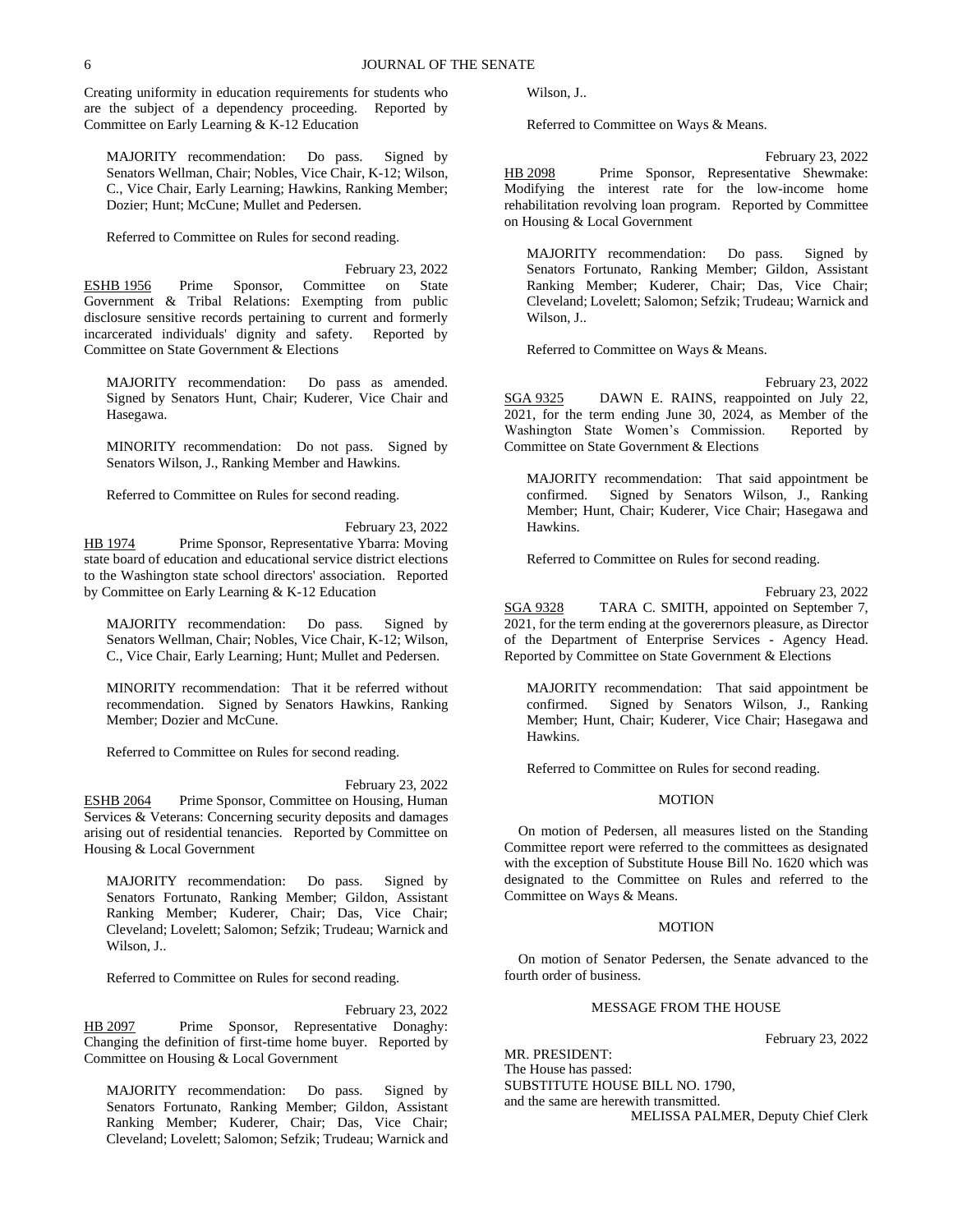## FORTY SIXTH DAY, FEBRUARY 24, 2022 2022 REGULAR SESSION MOTION

On motion of Senator Pedersen, the Senate advanced to the fifth order of business.

## INTRODUCTION AND FIRST READING

#### SB 5981 by Senators Stanford and Rivers

AN ACT Relating to ensuring consumers have legal access to cannabinoid products that have been tested and that meet standards for quality and safety while preventing intoxicating products from being sold outside of the regulated adult-use cannabis market and establishing a scientific panel to review cannabinoid science; amending RCW 69.50.101; reenacting and amending RCW 69.50.101; adding new sections to chapter 69.50 RCW; creating new sections; providing an effective date; providing expiration dates; and declaring an emergency.

Referred to Committee on Labor, Commerce & Tribal Affairs.

## MOTION

On motion of Senator Pedersen, all measures listed on the Introduction and First Reading report were referred to the committees as designated.

#### MOTION

On motion of Senator Pedersen, the Senate advanced to the eighth order of business.

## MOTION

Senator Sefzik moved adoption of the following resolution:

# SENATE RESOLUTION 8657

# By Senator Sefzik

WHEREAS, Jason Thompson and Ryan Rathbun serve as deputies in the Whatcom County Sheriff's Department; and

WHEREAS, Both are recovering from grievous injuries suffered February 10th when they responded to a police call of shots fired during a dispute between neighbors in the Maple Falls area; and

WHEREAS, The deputies confronted the suspect, identified themselves, and asked the suspect to put down his weapon; and

WHEREAS, The suspect allegedly shot one deputy in the head, prompting the second deputy to return fire, and the second deputy also was shot in the head; and

WHEREAS, Two neighboring residents, Jesse Marshall and Cody Deeter, assisted the officers in providing cover enabling Deputy Rathbun to pull Deputy Thompson to safety; and

WHEREAS, Neighbor Robert Deeter, despite being in a potential line of fire, provided first aid to the injured deputies; and

WHEREAS, The two injured deputies were treated at PeaceHealth St. Joseph Medical Center in Bellingham, and one received further treatment at Harborview Medical Center, and both have been released; and

WHEREAS, The incident demonstrated the great risks faced by law enforcement officers every day as they work to reduce crime and keep our communities safe;

NOW, THEREFORE, BE IT RESOLVED, That the

Washington State Senate recognize with gratitude the service of Deputy Thompson and Deputy Rathbun and wish them a full recovery from their injuries; and

BE IT FURTHER RESOLVED, That the Washington State Senate recognize the dedicated and often dangerous work of our state's law enforcement officers and their continual selfless acts of sacrifice and bravery to build safer and stronger communities statewide.

Senator Sefzik spoke in favor of adoption of the resolution.

The President declared the question before the Senate to be the adoption of Senate Resolution No. 8657.

The motion by Senator Sefzik carried and the resolution was adopted by voice vote.

## **MOTION**

At 12:39 p.m., on motion of Senator Pedersen, the Senate was declared to be at ease subject to the call of the President.

## EVENING SESSION

The Senate was called to order at 5:21 p.m. by President Heck.

# MOTION

On motion of Senator Pedersen, the Senate reverted to the first order of business.

## SUPPLEMENTAL REPORTS OF STANDING COMMITTEES

February 24, 2022

E2SHB 1015 Prime Sponsor, Committee on Finance: Creating the Washington equitable access to credit act. Reported by Committee on Business, Financial Services & Trade

MAJORITY recommendation: Do pass as amended. Signed by Senators Dozier, Ranking Member; Mullet, Chair; Hasegawa, Vice Chair; Brown; Frockt; Lovick and Wilson,  $L$ .

Referred to Committee on Ways & Means.

February 24, 2022

HB 1051 Prime Sponsor, Representative Pollet: Adding a faculty member to the board of regents at the research universities. Reported by Committee on Higher Education & Workforce Development

MAJORITY recommendation: Do pass. Signed by Senators Randall, Chair; Nobles, Vice Chair; Holy, Ranking Member and Liias.

MINORITY recommendation: That it be referred without recommendation. Signed by Senator Sefzik.

Referred to Committee on Rules for second reading.

February 24, 2022

E2SHB 1117 Prime Sponsor, Committee on Appropriations: Promoting salmon recovery through revisions to the state's comprehensive planning framework. Reported by Committee on Housing & Local Government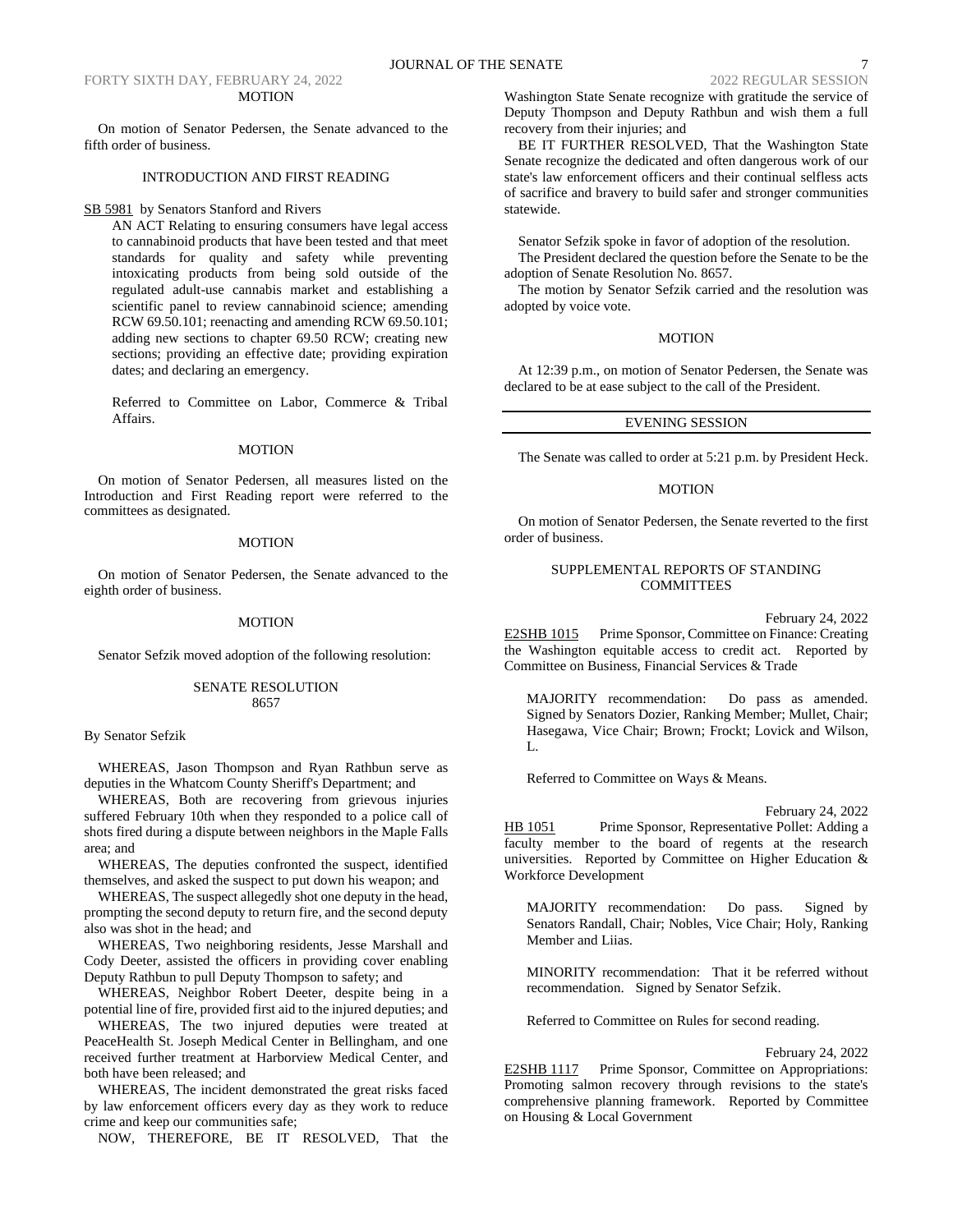MAJORITY recommendation: Do pass as amended. Signed by Senators Kuderer, Chair; Das, Vice Chair; Cleveland; Lovelett; Salomon and Trudeau.

MINORITY recommendation: Do not pass. Signed by Senators Fortunato, Ranking Member; Gildon, Assistant Ranking Member; Sefzik; Warnick and Wilson, J.

Referred to Committee on Ways & Means.

February 24, 2022 ESHB 1169 Prime Sponsor, Committee on Public Safety: Concerning sentencing enhancements. Reported by Committee on Law & Justice

MAJORITY recommendation: Do pass as amended. Signed by Senators Dhingra, Chair; Trudeau, Vice Chair; Kuderer; Pedersen and Salomon.

MINORITY recommendation: Do not pass. Signed by Senators Padden, Ranking Member; McCune, Assistant Ranking Member and Honeyford.

Referred to Committee on Rules for second reading.

February 24, 2022 HB 1172 Prime Sponsor, Representative Lekanoff: Recognizing judicially affirmed and treaty-reserved fishing rights and promoting state-tribal cooperative agreements in the management of salmon, trout, and steelhead resources. Reported by Committee on Agriculture, Water, Natural Resources & Parks

MAJORITY recommendation: Do pass. Signed by Senators Van De Wege, Chair; Salomon, Vice Chair; Warnick, Ranking Member; Honeyford; Short and Stanford.

Referred to Committee on Rules for second reading.

February 24, 2022 E2SHB 1181 Prime Sponsor, Committee on Appropriations: Establishing programs and measures to prevent suicide among veterans and military members. Reported by Committee on Human Services, Reentry & Rehabilitation

MAJORITY recommendation: Do pass as amended. Signed by Senators Wilson, C., Chair; Gildon, Ranking Member; Nguyen, Vice Chair; Dozier; McCune; Saldaña and Trudeau.

Referred to Committee on Ways & Means.

February 24, 2022 HB 1183 Prime Sponsor, Representative Caldier: Creating the home sharing support grant program. Reported by Committee on Housing & Local Government

MAJORITY recommendation: Do pass as amended. Signed by Senators Fortunato, Ranking Member; Gildon, Assistant Ranking Member; Kuderer, Chair; Das, Vice Chair; Cleveland; Lovelett; Salomon; Sefzik; Trudeau; Warnick and Wilson, J.

Referred to Committee on Ways & Means.

February 24, 2022

SHB 1389 Prime Sponsor, Committee on Consumer Protection & Business: Concerning transportation. Reported by Committee on Business, Financial Services & Trade

MAJORITY recommendation: Do pass. Signed by Senators Dozier, Ranking Member; Mullet, Chair; Brown; Frockt; Lovick and Wilson, L.

MINORITY recommendation: That it be referred without recommendation. Signed by Senator Hasegawa, Vice Chair.

Referred to Committee on Rules for second reading.

February 24, 2022 E4SHB 1412 Prime Sponsor, Committee on Appropriations: Concerning legal financial obligations. Reported by Committee on Law & Justice

MAJORITY recommendation: Do pass as amended. Signed by Senators Dhingra, Chair; Trudeau, Vice Chair; Kuderer; Pedersen and Salomon.

MINORITY recommendation: That it be referred without recommendation. Signed by Senator Padden, Ranking Member.

MINORITY recommendation: Do not pass. Signed by Senators McCune, Assistant Ranking Member and Honeyford.

Referred to Committee on Ways & Means.

February 24, 2022

ESHB 1497 Prime Sponsor, Committee on Consumer Protection & Business: Concerning commercial telephone solicitation. Reported by Committee on Business, Financial Services & Trade

MAJORITY recommendation: Do pass. Signed by Senators Dozier, Ranking Member; Mullet, Chair; Hasegawa, Vice Chair; Brown; Frockt; Lovick and Wilson, L.

Referred to Committee on Rules for second reading.

February 24, 2022

SHB 1571 Prime Sponsor, Committee on Public Safety: Concerning protections and services for indigenous persons who are missing, murdered, or survivors of human trafficking. Reported by Committee on Law & Justice

MAJORITY recommendation: Do pass. Signed by Senators Dhingra, Chair; Trudeau, Vice Chair; Padden, Ranking Member; McCune, Assistant Ranking Member; Honeyford; Kuderer; Pedersen; Salomon and Wagoner.

Referred to Committee on Ways & Means.

February 24, 2022

SHB 1615 Prime Sponsor, Committee on Consumer Protection & Business: Concerning the sale of cosmetics tested on animals. Reported by Committee on Law & Justice

MAJORITY recommendation: Do pass. Signed by Senators Dhingra, Chair; Trudeau, Vice Chair; Kuderer; Pedersen and Salomon.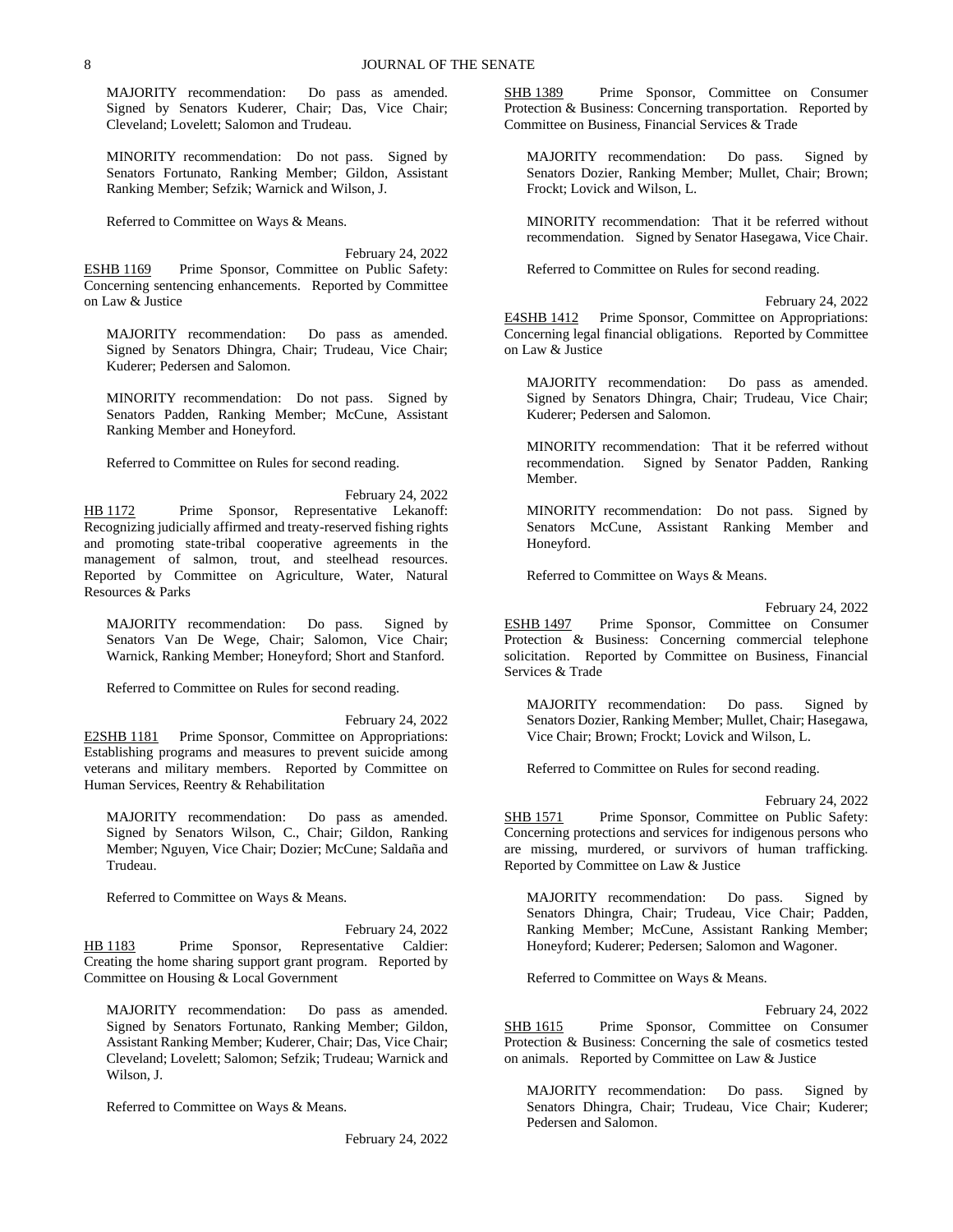FORTY SIXTH DAY, FEBRUARY 24, 2022 2022 REGULAR SESSION

MINORITY recommendation: Do not pass. Signed by Senator Honeyford.

MINORITY recommendation: That it be referred without recommendation. Signed by Senators Padden, Ranking Member McCune, Assistant Ranking Member.

Referred to Committee on Rules for second reading.

February 24, 2022 HB 1622 Prime Sponsor, Representative Mosbrucker: Increasing the availability of sexual assault nurse examiner education in rural and underserved areas. Reported by Committee on Higher Education & Workforce Development

MAJORITY recommendation: Do pass. Signed by Senators Randall, Chair; Nobles, Vice Chair; Holy, Ranking Member; Liias and Sefzik.

Referred to Committee on Rules for second reading.

February 24, 2022 SHB 1626 Prime Sponsor, Committee on Rural Development, Agriculture & Natural Resources: Updating the authority for the fish and wildlife commission to adopt rules implementing electronic licensing practices. Reported by Committee on Agriculture, Water, Natural Resources & Parks

MAJORITY recommendation: Do pass. Signed by Senators Van De Wege, Chair; Salomon, Vice Chair; Warnick, Ranking Member; Honeyford; Rolfes; Short and Stanford.

Referred to Committee on Rules for second reading.

February 24, 2022 ESHB 1630 Prime Sponsor, Committee on Civil Rights & Judiciary: Establishing restrictions on the possession of weapons in certain locations. Reported by Committee on Law & Justice

MAJORITY recommendation: Do pass. Signed by Senators Dhingra, Chair; Trudeau, Vice Chair; Kuderer; Pedersen and Salomon.

MINORITY recommendation: Do not pass. Signed by Senators Padden, Ranking Member; McCune, Assistant Ranking Member; Honeyford and Wagoner.

Referred to Committee on Rules for second reading.

February 24, 2022 SHB 1649 Prime Sponsor, Committee on Rural Development, Agriculture & Natural Resources: Concerning the advisory committee on hunters and fishers with disabilities. Reported by Committee on Agriculture, Water, Natural Resources & Parks

MAJORITY recommendation: Do pass. Signed by Senators Van De Wege, Chair; Salomon, Vice Chair; Warnick, Ranking Member; Honeyford; Rolfes; Short and Stanford.

Referred to Committee on Rules for second reading.

February 24, 2022

E2SHB 1659 Prime Sponsor, Committee on Appropriations: Making higher education more affordable and accessible for students by bridging the gap between cost and need to reduce barriers, improve opportunity, and advance economic security. Reported by Committee on Higher Education & Workforce Development

MAJORITY recommendation: Do pass. Signed by Senators Randall, Chair; Nobles, Vice Chair and Liias.

MINORITY recommendation: Do not pass. Signed by Senator Holy, Ranking Member.

MINORITY recommendation: That it be referred without recommendation. Signed by Senator Sefzik.

Referred to Committee on Ways & Means.

February 24, 2022 ESHB 1660 Prime Sponsor, Committee on Local Government: Concerning accessory dwelling units. Reported by Committee on Housing & Local Government

MAJORITY recommendation: Do pass as amended. Signed by Senators Kuderer, Chair; Das, Vice Chair; Cleveland; Lovelett; Salomon and Trudeau.

MINORITY recommendation: Do not pass. Signed by Senators Fortunato, Ranking Member; Gildon, Assistant Ranking Member; Sefzik; Warnick and Wilson, J.

Referred to Committee on Rules for second reading.

February 24, 2022 EHB 1687 Prime Sponsor, Representative Bergquist: Enhancing the college bound scholarship program by increasing opportunities for students to attend community and technical colleges. Reported by Committee on Higher Education & Workforce Development

MAJORITY recommendation: Do pass. Signed by Senators Randall, Chair; Nobles, Vice Chair; Holy, Ranking Member; Liias and Sefzik.

Referred to Committee on Ways & Means.

February 24, 2022 E2SHB 1691 Prime Sponsor, Committee on Appropriations: Concerning financial responsibility requirements related to oil spills. Reported by Committee on Environment, Energy & Technology

MAJORITY recommendation: Do pass. Signed by Senators Lovelett, Vice Chair; Carlyle, Chair; Das; Liias; Lovick; Nguyen; Sheldon; Stanford and Wellman.

MINORITY recommendation: That it be referred without recommendation. Signed by Senator Short, Ranking Member.

MINORITY recommendation: Do not pass. Signed by Senators Fortunato and Schoesler.

Referred to Committee on Ways & Means.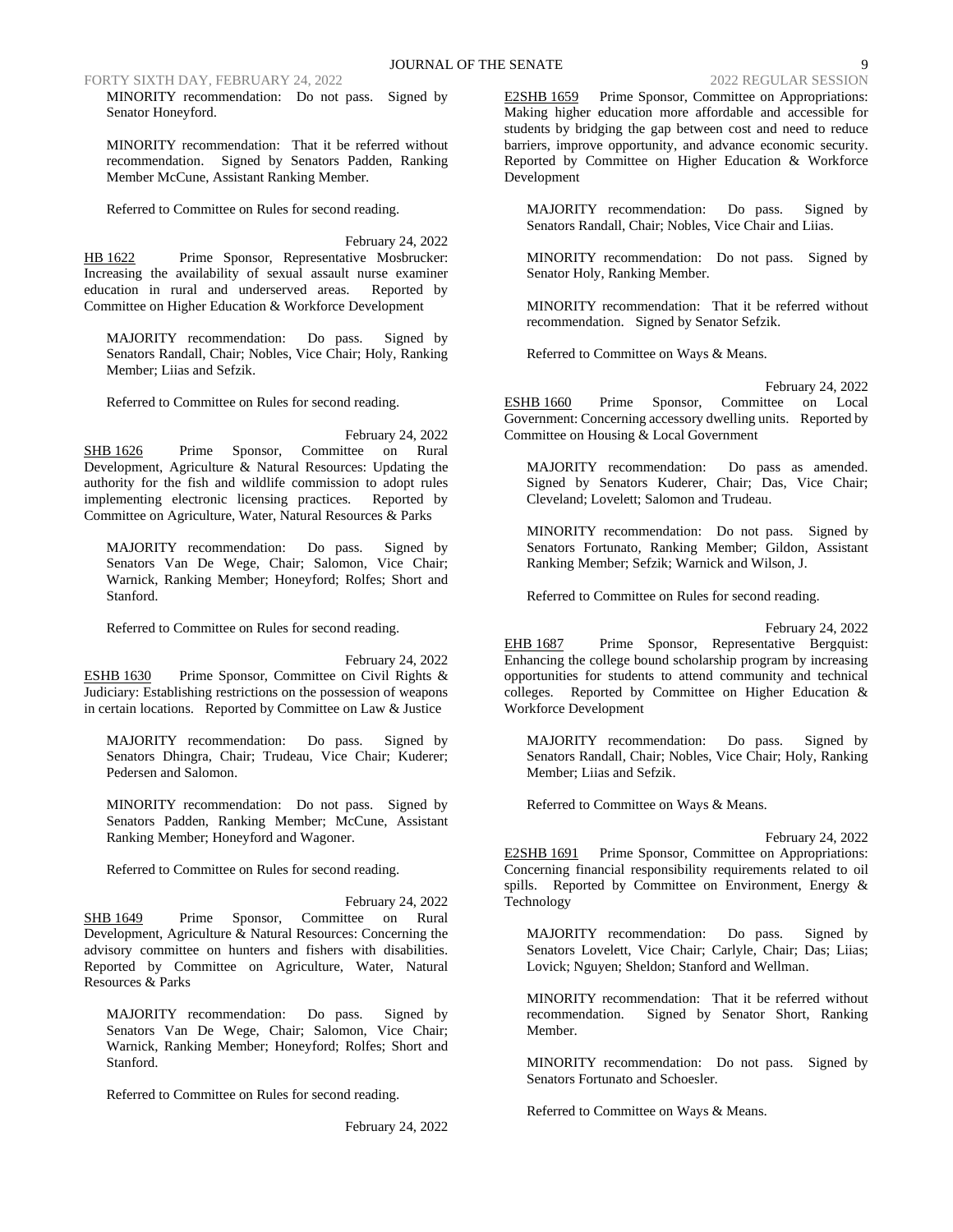February 24, 2022

ESHB 1694 Prime Sponsor, Committee on Environment & Energy: Concerning logistical processes for the regulation of priority chemicals in consumer products. Reported by priority chemicals in consumer products. Committee on Environment, Energy & Technology

MAJORITY recommendation: Do pass. Signed by Senators Lovelett, Vice Chair; Carlyle, Chair; Das; Liias; Lovick; Nguyen; Sheldon; Stanford and Wellman.

MINORITY recommendation: Do not pass. Signed by Senators Short, Ranking Member; Fortunato and Schoesler.

Referred to Committee on Ways & Means.

February 24, 2022 HB 1704 Prime Sponsor, Representative Kirby: Regulating service contracts and protection product guarantees. Reported by Committee on Business, Financial Services & Trade

MAJORITY recommendation: Do pass. Signed by Senators Dozier, Ranking Member; Mullet, Chair; Hasegawa, Vice Chair; Brown; Frockt; Lovick and Wilson, L.

Referred to Committee on Rules for second reading.

February 24, 2022 ESHB 1705 Prime Sponsor, Committee on Civil Rights & Judiciary: Concerning ghost guns. Reported by Committee on Law & Justice

MAJORITY recommendation: Do pass. Signed by Senators Dhingra, Chair; Trudeau, Vice Chair; Kuderer; Pedersen and Salomon.

MINORITY recommendation: Do not pass. Signed by Senators Padden, Ranking Member; McCune, Assistant Ranking Member and Honeyford.

Referred to Committee on Rules for second reading.

February 24, 2022 SHB 1706 Prime Sponsor, Committee on Transportation: Concerning truck drivers ability to access restroom facilities. Reported by Committee on Labor, Commerce & Tribal Affairs

MAJORITY recommendation: Do pass as amended. Signed by Senators Keiser, Chair; Conway, Vice Chair, Labor; Stanford, Vice Chair, Commerce & Tribal Affairs; King, Ranking Member; Braun; Rivers; Robinson and Saldaña.

Referred to Committee on Rules for second reading.

#### February 24, 2022

E2SHB 1723 Prime Sponsor, Committee on Appropriations: Closing the digital equity divide by increasing the accessibility and affordability of telecommunications services, devices, and training. Reported by Committee on Environment, Energy & Technology

MAJORITY recommendation: That it be referred without recommendation. Signed by Senators Lovelett, Vice Chair; Short, Ranking Member; Carlyle, Chair; Das; Fortunato; Liias; Lovick; Nguyen; Schoesler; Sheldon; Stanford and Wellman.

Referred to Committee on Ways & Means.

February 24, 2022 HB 1738 Prime Sponsor, Representative Peterson: Changing the total amount of outstanding indebtedness of the Washington state housing finance commission. Reported by Committee on Housing & Local Government

MAJORITY recommendation: Do pass. Signed by Senators Kuderer, Chair; Das, Vice Chair; Cleveland; Lovelett; Salomon and Trudeau.

MINORITY recommendation: Do not pass. Signed by Senators Fortunato, Ranking Member; Gildon, Assistant Ranking Member; Sefzik; Warnick and Wilson, J.

Referred to Committee on Rules for second reading.

February 24, 2022

2SHB 1751 Prime Sponsor, Committee on Appropriations: Concerning hazing prevention and reduction at institutions of higher education. Reported by Committee on Higher Education & Workforce Development

MAJORITY recommendation: Do pass. Signed by Senators Randall, Chair; Nobles, Vice Chair; Holy, Ranking Member; Liias and Sefzik.

Referred to Committee on Ways & Means.

February 24, 2022

SHB 1768 Prime Sponsor, Committee on Environment & Energy: Updating definitions applicable to energy conservation projects involving public entities. Reported by Committee on Environment, Energy & Technology

MAJORITY recommendation: Do pass. Signed by Senators Lovelett, Vice Chair; Carlyle, Chair; Das; Liias; Lovick; Nguyen; Sheldon; Stanford and Wellman.

MINORITY recommendation: Do not pass. Signed by Senators Short, Ranking Member; Fortunato and Schoesler.

Referred to Committee on Rules for second reading.

February 24, 2022

SHB 1773 Prime Sponsor, Committee on Appropriations: Concerning assisted outpatient treatment for persons with behavioral health disorders. Reported by Committee on Reported by Committee on Behavioral Health Subcommittee to Health & Long Term Care

MAJORITY recommendation: Do pass as amended. Signed by Senators Frockt, Chair; Wagoner, Ranking Member; Nobles and Warnick.

Referred to Committee on Ways & Means.

February 24, 2022 HB 1780 Prime Sponsor, Representative Slatter: Concerning workforce education investment accountability and oversight board staffing changes. Reported by Committee on Higher Education & Workforce Development

MAJORITY recommendation: Do pass. Signed by Senators Randall, Chair; Nobles, Vice Chair; Holy, Ranking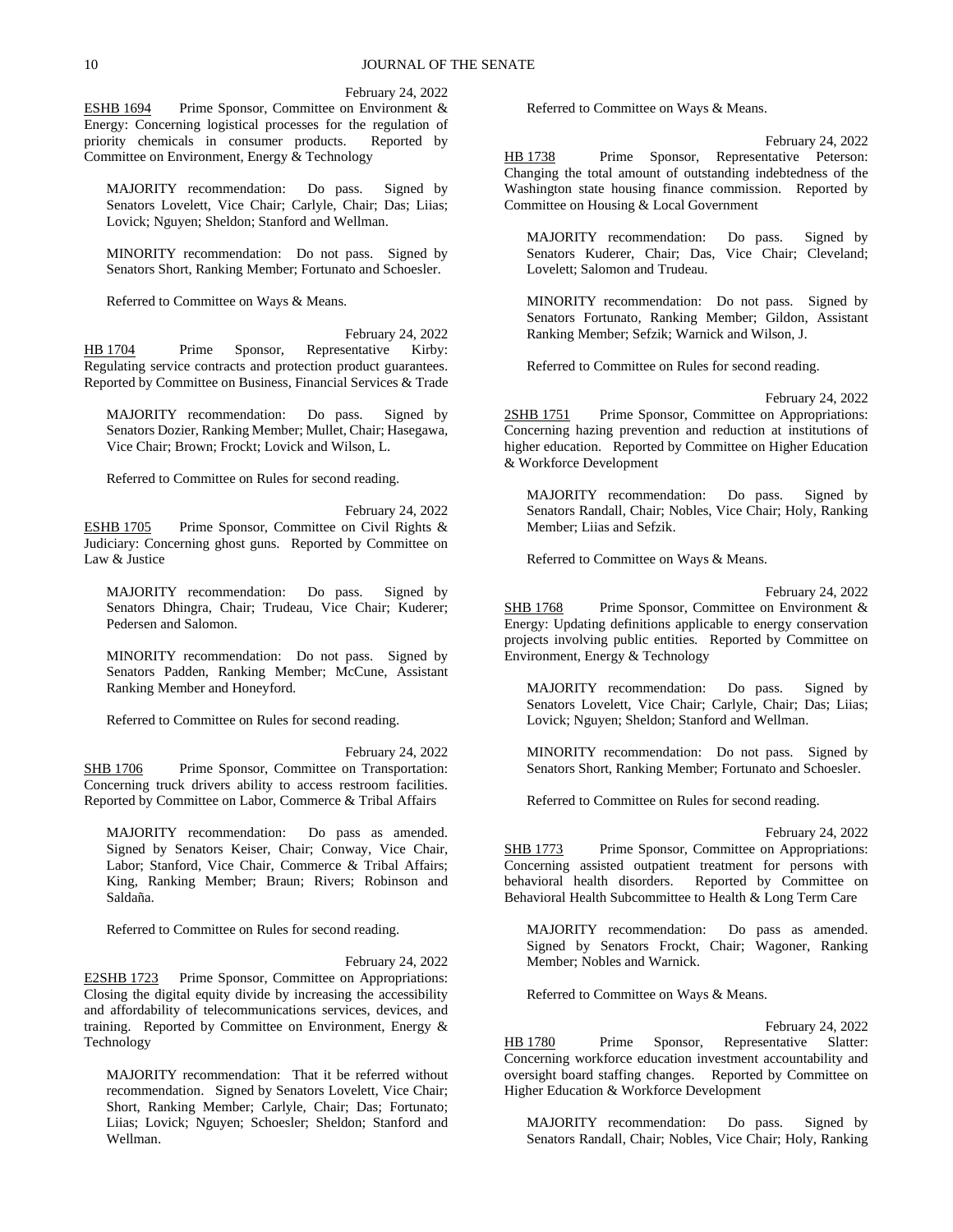FORTY SIXTH DAY, FEBRUARY 24, 2022 2022 REGULAR SESSION Member; Liias and Sefzik.

Referred to Committee on Ways & Means.

## February 24, 2022

ESHB 1793 Prime Sponsor, Committee on Civil Rights & Judiciary: Concerning electric vehicle charging stations in common interest communities. Reported by Committee on Law & Justice

MAJORITY recommendation: Do pass. Signed by Senators Dhingra, Chair; Trudeau, Vice Chair; Kuderer; Pedersen; Salomon and Wagoner.

MINORITY recommendation: Do not pass. Signed by Senators McCune, Assistant Ranking Member and Honeyford.

MINORITY recommendation: That it be referred without recommendation. Signed by Senator Padden, Ranking Member.

Referred to Committee on Rules for second reading.

February 24, 2022 SHB 1800 Prime Sponsor, Committee on Children, Youth & Families: Increasing access to behavioral health services for minors. Reported by Committee on Behavioral Health Subcommittee to Health & Long Term Care

MAJORITY recommendation: Do pass as amended. Signed by Senators Frockt, Chair; Wagoner, Ranking Member; Nobles and Warnick.

Referred to Committee on Ways & Means.

February 24, 2022 E2SHB 1815 Prime Sponsor, Committee on Transportation: Deterring catalytic converter theft. Reported by Committee on Law & Justice

MAJORITY recommendation: Do pass as amended. Signed by Senators Dhingra, Chair; Trudeau, Vice Chair; Padden, Ranking Member; McCune, Assistant Ranking Member; Honeyford; Kuderer; Pedersen; Salomon and Wagoner.

Referred to Committee on Transportation.

February 24, 2022 HB 1825 Prime Sponsor, Representative Dye: Concerning continuity of judicial operations in single judge courts. Reported by Committee on Law & Justice

MAJORITY recommendation: Do pass as amended. Signed by Senators Dhingra, Chair; Trudeau, Vice Chair; Padden, Ranking Member; McCune, Assistant Ranking Member; Honeyford; Kuderer; Pedersen and Salomon.

Referred to Committee on Rules for second reading.

February 24, 2022 2SHB 1827 Prime Sponsor, Committee on Appropriations: Creating the community reinvestment account and community reinvestment program. Reported by Committee on Labor, Commerce & Tribal Affairs

MAJORITY recommendation: Do pass. Signed by Senators Keiser, Chair; Conway, Vice Chair, Labor; Stanford, Vice Chair, Commerce & Tribal Affairs; Robinson and Saldaña.

MINORITY recommendation: That it be referred without recommendation. Signed by Senators King, Ranking Member; Braun and Rivers.

Referred to Committee on Ways & Means.

February 24, 2022 HB 1832 Prime Sponsor, Representative Springer: Concerning code city form of government elections and city manager appointment. Reported by Committee on Housing & Local Government

MAJORITY recommendation: Do pass. Signed by Senators Fortunato, Ranking Member; Gildon, Assistant Ranking Member; Kuderer, Chair; Das, Vice Chair; Cleveland; Lovelett; Salomon; Sefzik; Trudeau; Warnick and Wilson, J..

Referred to Committee on Rules for second reading.

February 24, 2022 EHB 1837 Prime Sponsor, Representative Bronoske: Restoring the state's ability to address work-related musculoskeletal injuries. Reported by Committee on Labor, Commerce & Tribal Affairs

MAJORITY recommendation: Do pass as amended. Signed by Senators Keiser, Chair; Conway, Vice Chair, Labor; Stanford, Vice Chair, Commerce & Tribal Affairs; Robinson and Saldaña.

MINORITY recommendation: Do not pass. Signed by Senators King, Ranking Member; Braun; Rivers and Schoesler.

Referred to Committee on Rules for second reading.

February 24, 2022

ESHB 1841 Prime Sponsor, Committee on Finance: Incentivizing rental of accessory dwelling units to low-income households. Reported by Committee on Housing & Local Government

MAJORITY recommendation: Do pass. Signed by Senators Fortunato, Ranking Member; Gildon, Assistant Ranking Member; Kuderer, Chair; Das, Vice Chair; Cleveland; Lovelett; Salomon; Trudeau and Wilson, J..

MINORITY recommendation: That it be referred without recommendation. Signed by Senators Sefzik and Warnick.

Referred to Committee on Ways & Means.

February 24, 2022

2SHB 1860 Prime Sponsor, Committee on Appropriations: Preventing homelessness among persons discharging from inpatient behavioral health settings. Reported by Committee on Behavioral Health Subcommittee to Health & Long Term Care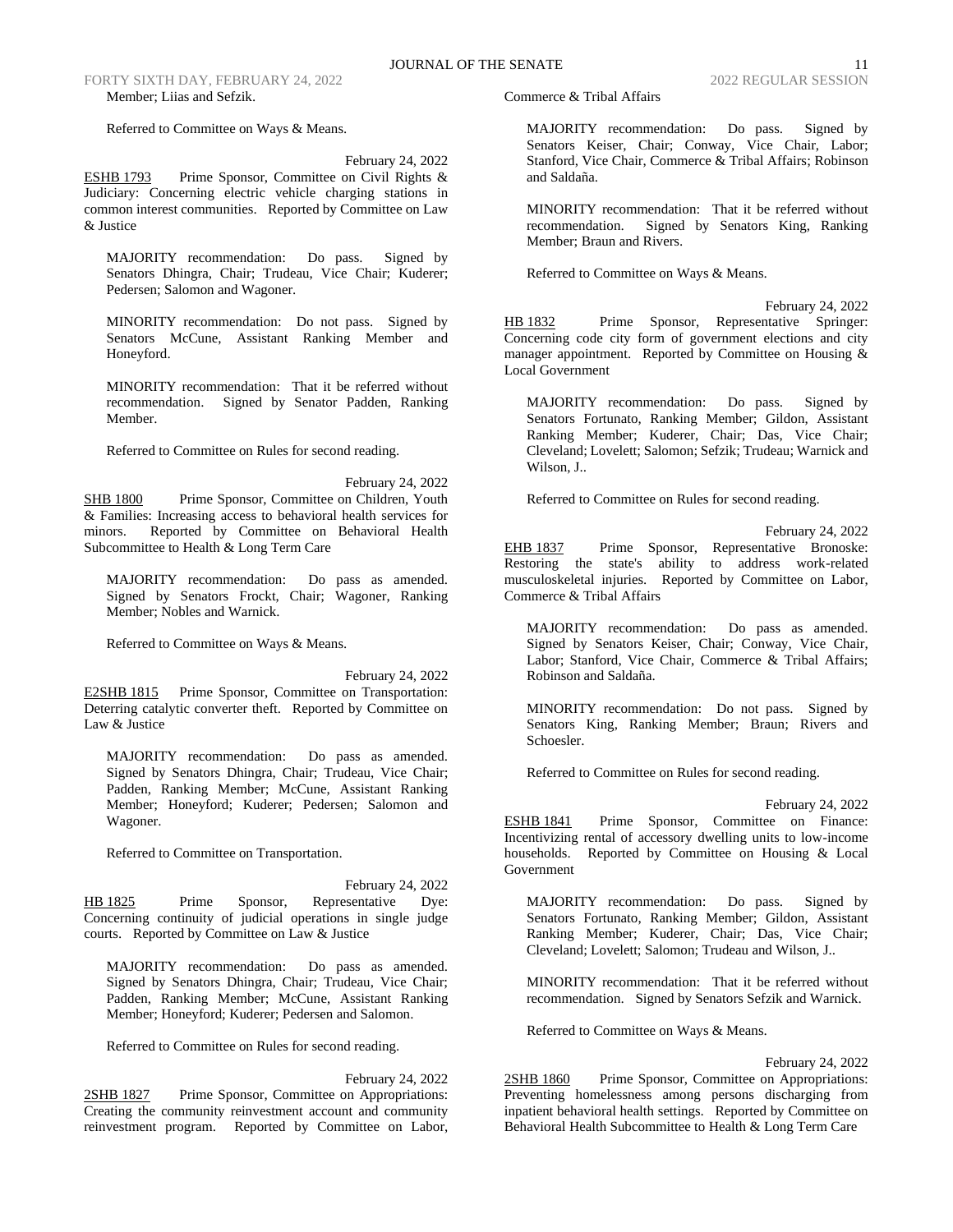MAJORITY recommendation: Do pass as amended. Signed by Senators Frockt, Chair; Wagoner, Ranking Member; Nobles and Warnick.

Referred to Committee on Ways & Means.

February 24, 2022 E2SHB 1868 Prime Sponsor, Committee on Appropriations: Improving worker safety and patient care in health care facilities by addressing staffing needs, overtime, meal and rest breaks, and enforcement. Reported by Committee on Labor, Commerce & Tribal Affairs

MAJORITY recommendation: Do pass as amended. Signed by Senators Keiser, Chair; Conway, Vice Chair, Labor; Stanford, Vice Chair, Commerce & Tribal Affairs; Robinson and Saldaña.

MINORITY recommendation: Do not pass. Signed by Senators King, Ranking Member; Braun; Rivers and Schoesler.

Referred to Committee on Ways & Means.

February 24, 2022 2SHB 1890 Prime Sponsor, Committee on Appropriations: Concerning the children and youth behavioral health work group. Reported by Committee on Behavioral Health Subcommittee to Health & Long Term Care

MAJORITY recommendation: Do pass as amended. Signed by Senators Frockt, Chair; Wagoner, Ranking Member; Nobles and Warnick.

Referred to Committee on Ways & Means.

February 24, 2022 SHB 1901 Prime Sponsor, Committee on Civil Rights & Judiciary: Updating laws concerning civil protection orders to further enhance and improve their efficacy and accessibility. Reported by Committee on Law & Justice

MAJORITY recommendation: Do pass as amended. Signed by Senators Dhingra, Chair; Trudeau, Vice Chair; Kuderer; Pedersen and Salomon.

MINORITY recommendation: Do not pass. Signed by Senators Padden, Ranking Member; McCune, Assistant Ranking Member and Honeyford.

MINORITY recommendation: That it be referred without recommendation. Signed by Senator Wagoner.

Referred to Committee on Ways & Means.

February 24, 2022 HB 1907 Prime Sponsor, Representative Steele: Concerning scholarship displacement in postsecondary institutions' gift equity packaging policies. Reported by Committee on Higher Education & Workforce Development

MAJORITY recommendation: Do pass. Signed by Senators Randall, Chair; Nobles, Vice Chair; Holy, Ranking Member; Liias and Sefzik.

Referred to Committee on Rules for second reading.

February 24, 2022

ESHB 1930 Prime Sponsor, Committee on Consumer Protection & Business: Concerning license renewals for cosmetologists, hair designers, barbers, manicurists, and estheticians. Reported by Committee on Business, Financial Services & Trade

MAJORITY recommendation: Do pass. Signed by Senators Dozier, Ranking Member; Mullet, Chair; Hasegawa, Vice Chair; Brown; Frockt; Lovick and Wilson, L..

Referred to Committee on Rules for second reading.

February 24, 2022 SHB 1957 Prime Sponsor, Committee on Appropriations: Establishing a small business disaster recovery financial assistance program. Reported by Committee on Business, Financial Services & Trade

MAJORITY recommendation: Do pass as amended. Signed by Senators Mullet, Chair; Hasegawa, Vice Chair; Frockt and Lovick.

MINORITY recommendation: That it be referred without recommendation. Signed by Senators Dozier, Ranking Member; Brown and Wilson, L.

Referred to Committee on Ways & Means.

February 24, 2022

SHB 1961 Prime Sponsor, Committee on Civil Rights & Judiciary: Concerning the authority of the courts to waive auditor's fees for filing and recording name change orders. Reported by Committee on Law & Justice

MAJORITY recommendation: Do pass. Signed by Senators Dhingra, Chair; Trudeau, Vice Chair; Kuderer; Pedersen and Salomon.

MINORITY recommendation: Do not pass. Signed by Senators Padden, Ranking Member; McCune, Assistant Ranking Member and Honeyford.

Referred to Committee on Rules for second reading.

February 24, 2022 SHB 1967 Prime Sponsor, Committee on Appropriations: Concerning property tax exemptions for nonprofits. Reported by Committee on Business, Financial Services & Trade

MAJORITY recommendation: Do pass as amended. Signed by Senators Dozier, Ranking Member; Mullet, Chair; Hasegawa, Vice Chair; Brown; Frockt; Lovick and Wilson,  $L_{\cdot}$ 

Referred to Committee on Ways & Means.

February 24, 2022 HB 1975 Prime Sponsor, Representative Wylie: Concerning property management services provided to housing authority properties. Reported by Committee on Housing & Local Government

MAJORITY recommendation: Do pass as amended.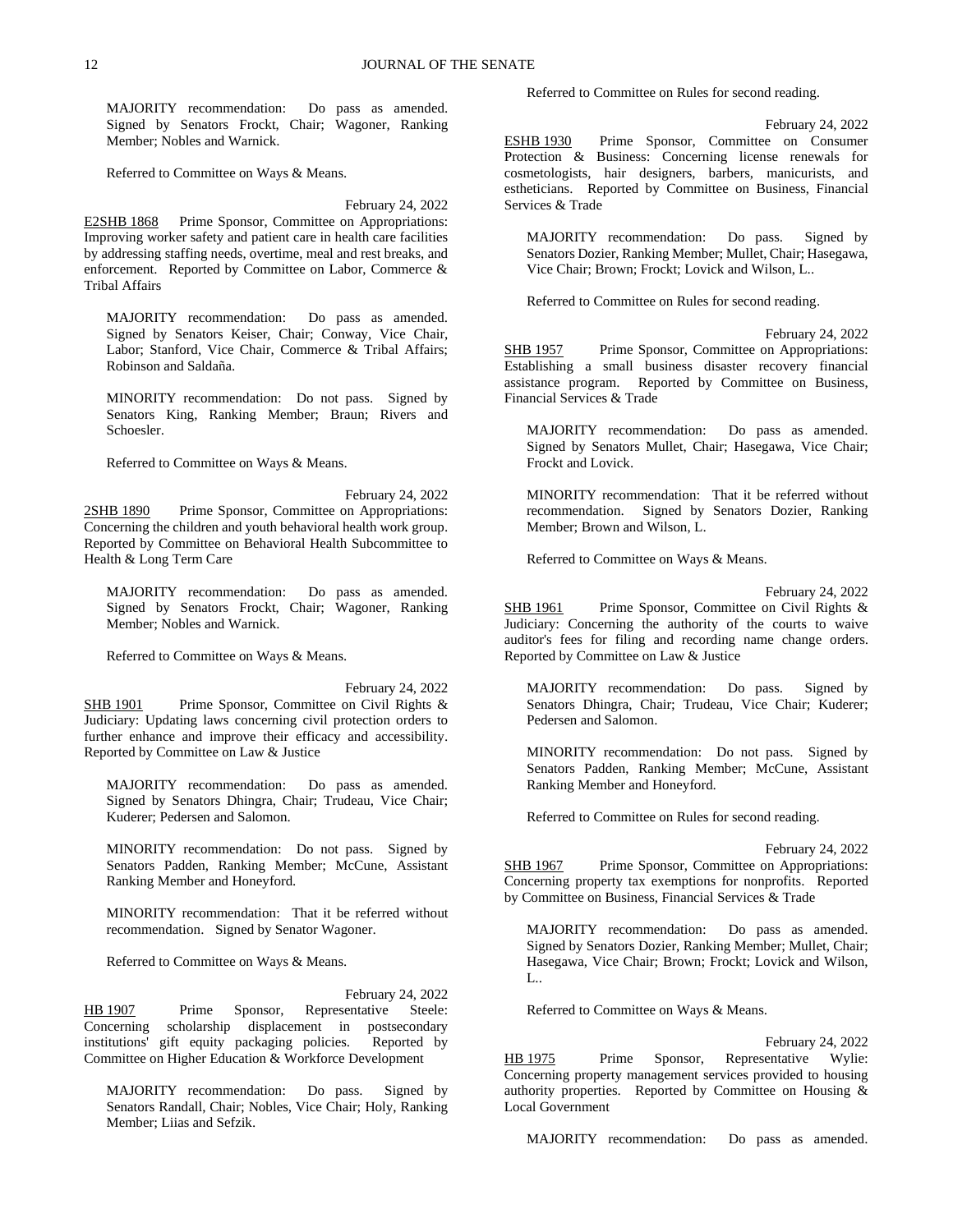FORTY SIXTH DAY, FEBRUARY 24, 2022 2022 REGULAR SESSION

Signed by Senators Fortunato, Ranking Member; Gildon, Assistant Ranking Member; Kuderer, Chair; Das, Vice Chair; Cleveland; Lovelett; Salomon; Sefzik; Trudeau; Warnick and Wilson, J.

Referred to Committee on Rules for second reading.

February 24, 2022 SHB 2001 Prime Sponsor, Committee on Local Government: Expanding the ability to build tiny houses. Reported by Committee on Housing & Local Government

MAJORITY recommendation: Do pass. Signed by Senators Fortunato, Ranking Member; Gildon, Assistant Ranking Member; Kuderer, Chair; Das, Vice Chair; Cleveland; Lovelett; Salomon; Sefzik; Trudeau; Warnick and Wilson, J.

Referred to Committee on Rules for second reading.

February 24, 2022 HB 2007 Prime Sponsor, Representative Slatter: Establishing a nurse educator loan repayment program under the Washington health corps. Reported by Committee on Higher Education & Workforce Development

MAJORITY recommendation: Do pass. Signed by Senators Randall, Chair; Nobles, Vice Chair; Holy, Ranking Member; Liias and Sefzik.

Referred to Committee on Ways & Means.

February 24, 2022 HB 2010 Prime Sponsor, Representative Donaghy: Eliminating unnecessary homeless funding budget and auditing requirements. Reported by Committee on Housing & Local Government

MAJORITY recommendation: Do pass. Signed by Senators Kuderer, Chair; Das, Vice Chair; Cleveland; Lovelett; Salomon and Trudeau.

MINORITY recommendation: Do not pass. Signed by Senators Fortunato, Ranking Member; Gildon, Assistant Ranking Member; Sefzik; Warnick and Wilson, J.

Referred to Committee on Rules for second reading.

February 24, 2022 SHB 2019 Prime Sponsor, Committee on College & Workforce Development: Increasing educational and training opportunities for careers in retail. Reported by Committee on Higher Education & Workforce Development

MAJORITY recommendation: Do pass. Signed by Senators Randall, Chair; Nobles, Vice Chair; Holy, Ranking Member; Liias and Sefzik.

Referred to Committee on Rules for second reading.

February 24, 2022 ESHB 2037 Prime Sponsor, Committee on Public Safety: Modifying the standard for use of force by peace officers. Reported by Committee on Law & Justice

MAJORITY recommendation: Do pass as amended. Signed by Senators Dhingra, Chair; Trudeau, Vice Chair; Kuderer; Pedersen and Salomon.

MINORITY recommendation: Do not pass. Signed by Senators Padden, Ranking Member; McCune, Assistant Ranking Member and Honeyford.

MINORITY recommendation: That it be referred without recommendation. Signed by Senator Wagoner.

Referred to Committee on Rules for second reading.

February 24, 2022 SHB 2051 Prime Sponsor, Committee on Appropriations: Providing short-term disaster recovery financial assistance to agricultural producers. Reported by Committee on Agriculture, Water, Natural Resources & Parks

MAJORITY recommendation: Do pass. Signed by Senators Van De Wege, Chair; Salomon, Vice Chair; Warnick, Ranking Member; Honeyford; Rolfes; Short and Stanford.

Referred to Committee on Ways & Means.

February 24, 2022 SGA 9100 MOLLY F. LINVILLE, appointed on July 22, 2019, for the term ending December 31, 2024, as Member of the Fish and Wildlife Commission. Reported by Committee on Agriculture, Water, Natural Resources & Parks

MAJORITY recommendation: That said appointment be confirmed. Signed by Senators Warnick, Ranking Member; Honeyford; Rolfes; Short and Stanford.

MINORITY recommendation: That it be referred without recommendation. Signed by Senators Van De Wege, Chair Salomon, Vice Chair.

Referred to Committee on Rules for second reading.

February 24, 2022

SGA 9245 ANN E. RENDAHL, reappointed on January 2, 2021, for the term ending January 1, 2027, as Member of the Utilities and Transportation Commission. Reported by Committee on Environment, Energy & Technology

MAJORITY recommendation: That said appointment be confirmed. Signed by Senators Lovelett, Vice Chair; Carlyle, Chair; Das; Liias; Lovick; Nguyen; Sheldon; Stanford and Wellman.

MINORITY recommendation: That it be referred without recommendation. Signed by Senators Short, Ranking Member and Fortunato.

MINORITY recommendation: That it be referred without recommendation. Signed by Senator Schoesler.

Referred to Committee on Rules for second reading.

February 24, 2022 SGA 9250 LORNA SMITH, appointed on January 4, 2021, for the term ending December 31, 2026, as Member of the Fish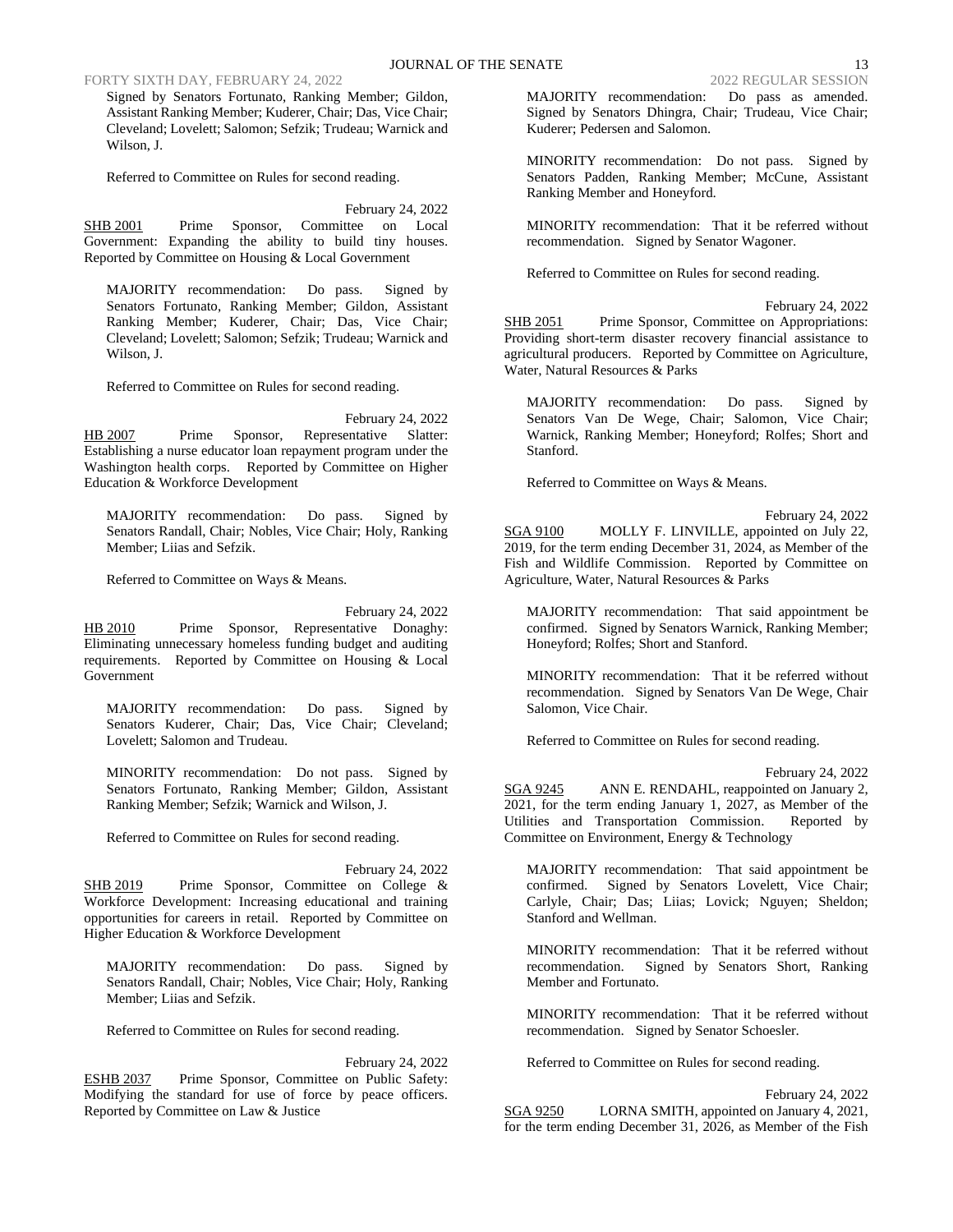and Wildlife Commission. Reported by Committee on Agriculture, Water, Natural Resources & Parks

MAJORITY recommendation: That said appointment be confirmed. Signed by Senators Van De Wege, Chair; Salomon, Vice Chair; Rolfes and Stanford.

MINORITY recommendation: That it be referred without recommendation. Signed by Senators Warnick, Ranking Member; Honeyford and Short.

Referred to Committee on Rules for second reading.

February 24, 2022

SGA 9316 WILLIAM S. KEHOE, appointed on August 1, 2021, for the term ending at the goverernors pleasure, as Director of the Washington Technology Solutions - Agency Head. Reported by Committee on Environment, Energy & Technology

MAJORITY recommendation: That said appointment be confirmed. Signed by Senators Lovelett, Vice Chair; Short, Ranking Member; Carlyle, Chair; Das; Fortunato; Liias; Lovick; Nguyen; Schoesler; Sheldon; Stanford and Wellman.

Referred to Committee on Rules for second reading.

# MOTION

On motion of Pedersen, all measures listed on the Standing Committee report were referred to the committees as designated with the exceptions of House Bill No. 1780, Engrossed Second Substitute House Bill No. 1868, Substitute House Bill No. 1967, and Substitute House Bill No. 2051.which were designated to the Committee on Rules and referred to the Committee on Ways & Means.

## MOTION

At 5:23 p.m., on motion of Senator Pedersen, the Senate adjourned until 10:00 o'clock a.m. Friday, February 25, 2022.

DENNY HECK, President of the Senate

SARAH BANNISTER, Secretary of the Senate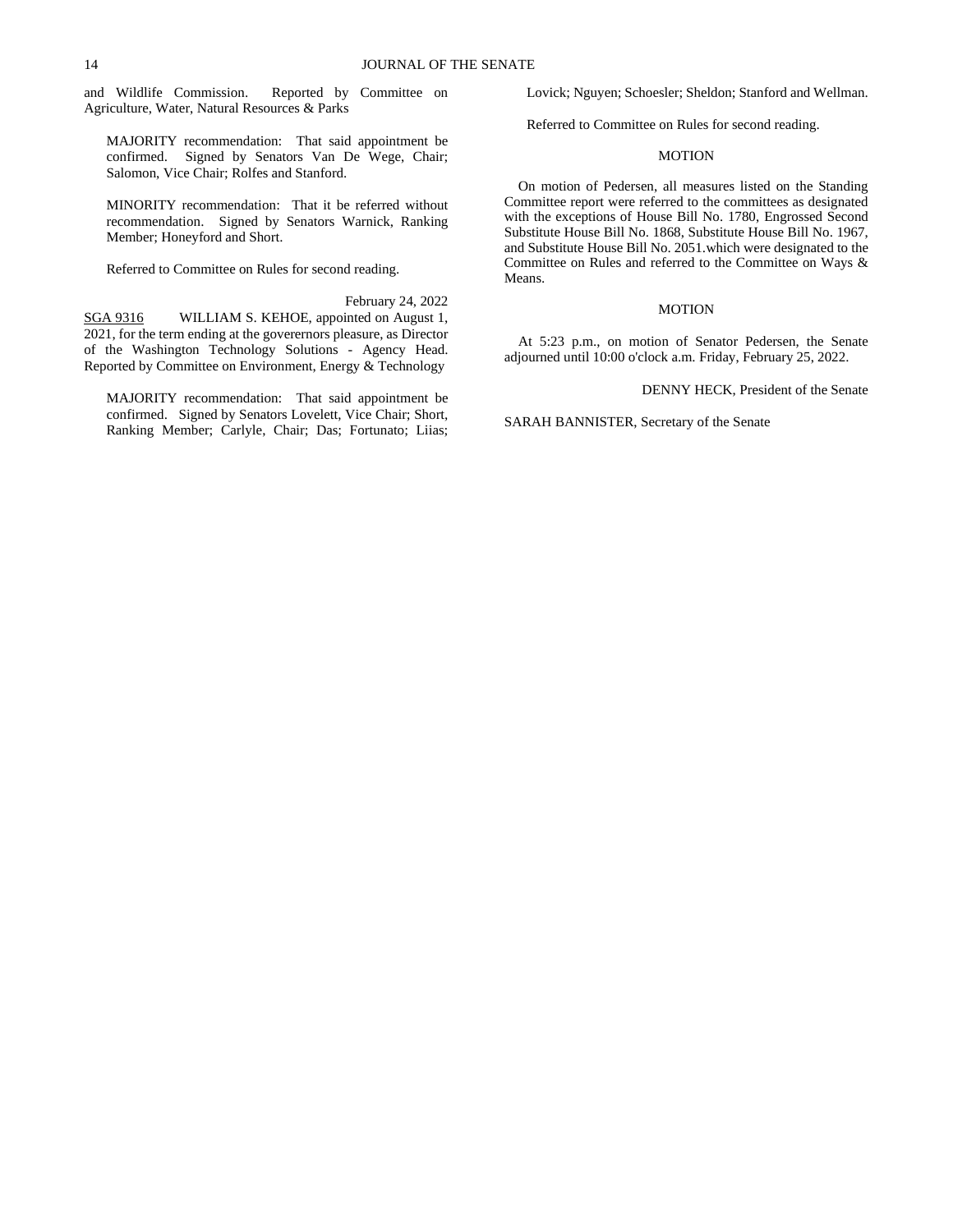| 1015-S2E |
|----------|
|          |
| 1051     |
|          |
| 1117-S2E |
|          |
| 1169-SE  |
|          |
| 1172     |
| 1181-S2E |
|          |
| 1183     |
|          |
| 1241-S2E |
|          |
| 1280     |
|          |
| 1329-SE  |
|          |
| 1357-SE  |
|          |
| 1359-S3  |
|          |
| 1389-S   |
|          |
| 1412-S4E |
|          |
| 1453-E   |
|          |
| 1497-SE  |
|          |
|          |
| 1571-S   |
|          |
| 1593-S   |
|          |
| 1611     |
|          |
| 1615-S   |
|          |
| 1616-S   |
| 1620-S   |
|          |
|          |
| 1622     |

| 1626-S   |
|----------|
|          |
| 1630-SE  |
|          |
| 1643-SE  |
|          |
| 1644-S   |
|          |
| 1649-S   |
| 1659-S2E |
|          |
| 1660-SE  |
|          |
| 1663-S2E |
|          |
| 1687-E   |
| 1688-S2E |
|          |
| 1689-SE  |
|          |
| 1691-S2E |
|          |
| 1694-SE  |
|          |
| 1704     |
| 1705-SE  |
|          |
| 1706-S   |
|          |
| 1717-S   |
|          |
| 1723-S2E |
| 1724-S   |
|          |
| 1728-S   |
|          |
| 1738     |
|          |
| 1739     |
| 1744-E   |
|          |
| 1751-S2  |
|          |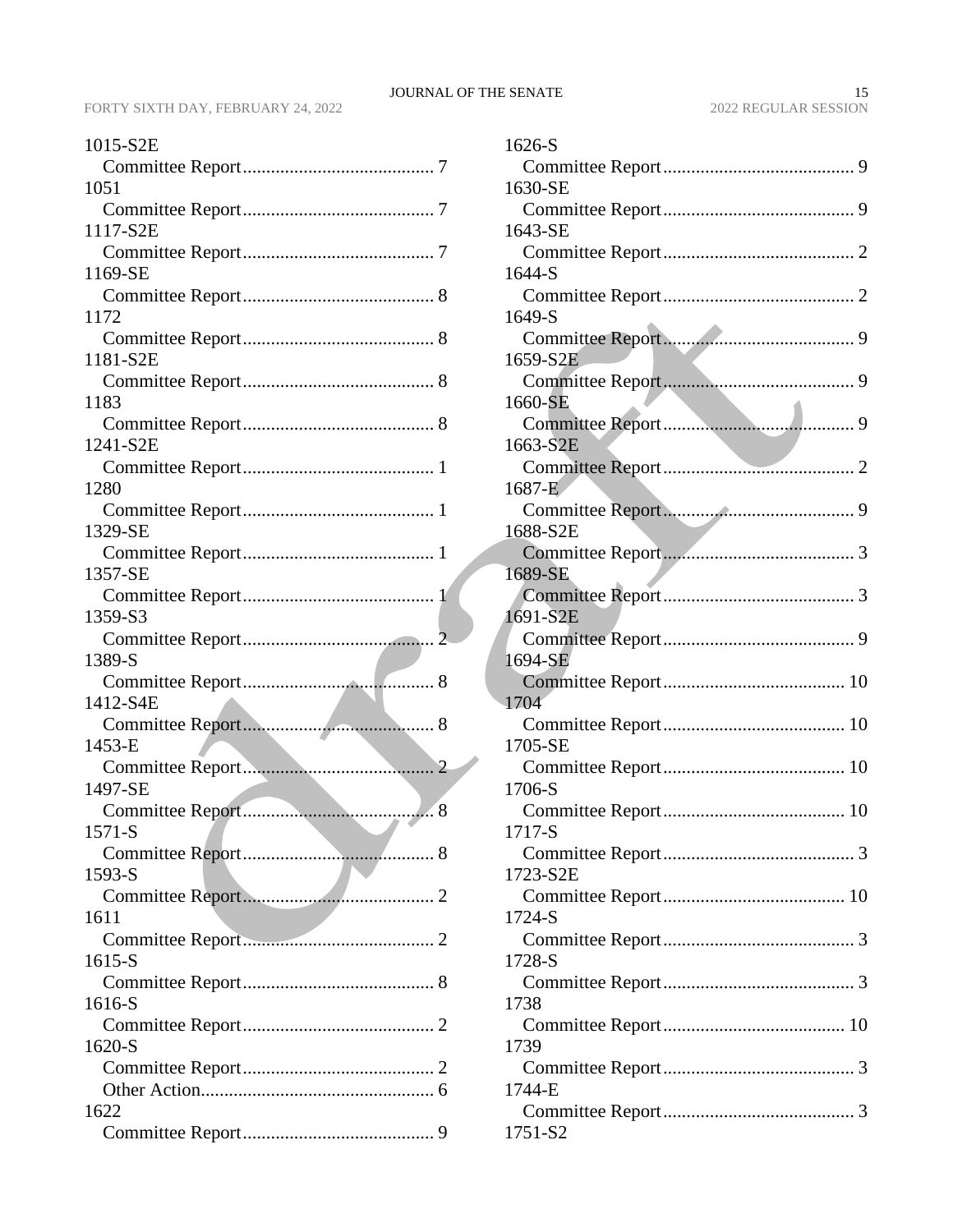| 16       | <b>JOURNAL OF T</b> |
|----------|---------------------|
|          |                     |
| 1768-S   |                     |
|          |                     |
| 1769     |                     |
|          |                     |
| 1770-SE  |                     |
| 1773-S   |                     |
|          |                     |
| 1780     |                     |
|          |                     |
|          |                     |
| 1790-S   |                     |
|          |                     |
| 1793-SE  |                     |
|          |                     |
| 1795-SE  |                     |
|          |                     |
| 1799-S2E |                     |
|          |                     |
| 1800-S   |                     |
| 1812-S2E |                     |
|          |                     |
| 1815-S2E |                     |
|          |                     |
| 1821-SE  |                     |
|          |                     |
| 1825     |                     |
|          |                     |
| 1827-S2  |                     |
|          |                     |
| 1832     |                     |
| 1833     |                     |
|          |                     |
| 1837-E   |                     |
|          |                     |
| 1841-SE  |                     |
|          |                     |
| 1851-E   |                     |
|          |                     |
| 1852-SE  |                     |
|          |                     |
| 1860-S2  |                     |
|          |                     |
| 1866-SE  |                     |
|          |                     |

| OF THE SENATE |  |
|---------------|--|
| 1868-S2E      |  |
|               |  |
|               |  |
| 1876-S        |  |
|               |  |
| 1881-SE       |  |
|               |  |
| 1890-S2       |  |
|               |  |
| 1893-S        |  |
|               |  |
| 1901-S        |  |
|               |  |
| $1902-S$      |  |
|               |  |
| 1907          |  |
|               |  |
| 1930-SE       |  |
|               |  |
| 1941-S        |  |
|               |  |
| 1942-E        |  |
|               |  |
| 1953          |  |
|               |  |
| $1955-S$      |  |
|               |  |
| 1956-SE       |  |
| 1957-S        |  |
|               |  |
| 1961-S        |  |
|               |  |
| 1967-S        |  |
|               |  |
|               |  |
| 1974          |  |
|               |  |
| 1975          |  |
|               |  |
| $2001-S$      |  |
|               |  |
| 2007          |  |
|               |  |
| 2010          |  |
|               |  |
| 2019-S        |  |
|               |  |
|               |  |